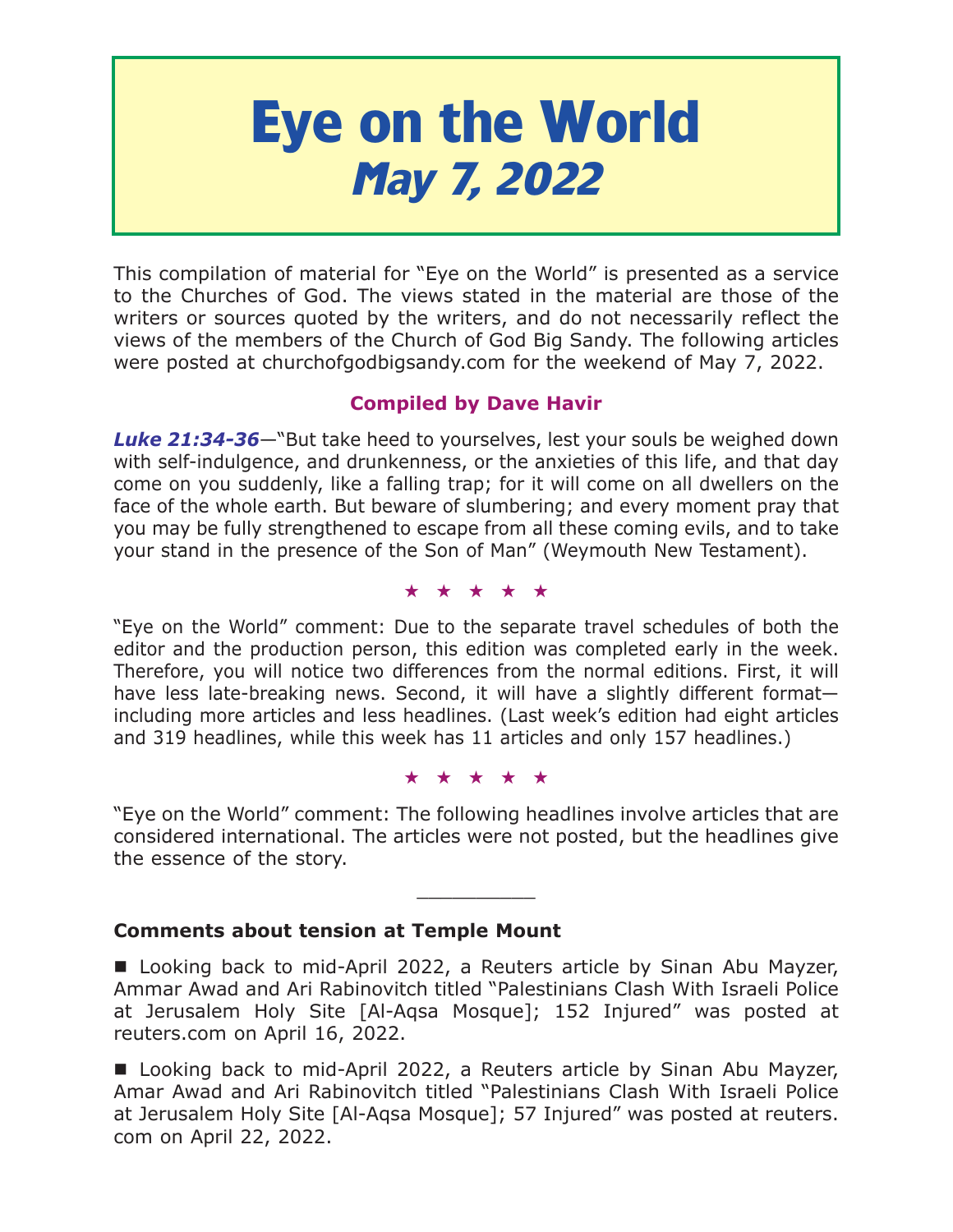An Reuters article by Sinan Abu Mayzer, Ali Sawafta and Maayan Lubell titled "Palestinians Clash With Israeli Police at Jerusalem Holy Site [Al-Aqsa Mosque]" was posted at reuters.com on April 29, 2022.

 An article titled "Hamas Warns of Synagogue Attacks in Case of New Al-Aqsa Raid" was posted at france24.com on April 30, 2022.

## **Comments about food crisis**

 An article by Jack Murphy titled "Millions of Tons of Grain Stuck in Ukraine Amid Fears of Global Food Crisis" was posted at neonnettle.com on May 3, 2022.

#### **Comments about China lockdown**

■ An article by Mectar Gan titled "Beijing Shuts Universal Studios, Bans Restaurant Dining in Major Escalation of Covid Restrictions" was posted at cnn. com on May 1, 2022.

## **G-20 invitations**

■ An article titled "Putin, Zelensky Both Accept G-20 Invitation, Host Nation [Indonesia] Says" was posted at apnews.com on April 29, 2022.

## **Comment about Putin**

■ An article by Will Stewart and Adam Solomons titled "Vladimir Putin 'Will Undergo Cancer Operation in the Near Future' and Is Set to 'Hand Over Power to Hardline Ex-KGB Chief [Nikolai Patrushev] While He Is Incapacitated'; Insider Claims" was posted at dailymail.co.uk on April 30, 2022.

#### **Comments about NATO and the war**

■ Looking back to June 2021, an article by Brett Samuels titled "Biden: Ukraine Must Clean Up Corruption to Be Admitted to NATO" was posted at thehill.com on June 14, 2021.

■ An article by Greg Norman titled "NATO Preparing for Massive Military Exercises as Russia Continues Invasion of Ukraine" was posted at foxnews. com on April 29, 2022.

#### **Comments about Russian oil and gas**

■ An article by Mia Jankowicz titled "A Growing Number of European Countries Are Signaling They Have Enough Energy to Stop Relying on Russia" was posted at businessinsider.com on April 29, 2022.

 An article by Alberto Nardelli and Nikos Chrysoloras titled "EU to Propose Phasing Out Russian Oil by the End of the Year" was posted at bloomberg. com on April 30, 2022.

 An article by Phil Rosen titled "The EU Is Set to Propose a Russian Oil Embargo, but Putin Ally Hungary Pushes Back: 'It Makes No Sense' " was posted at businessinsider.com on May 2, 2022.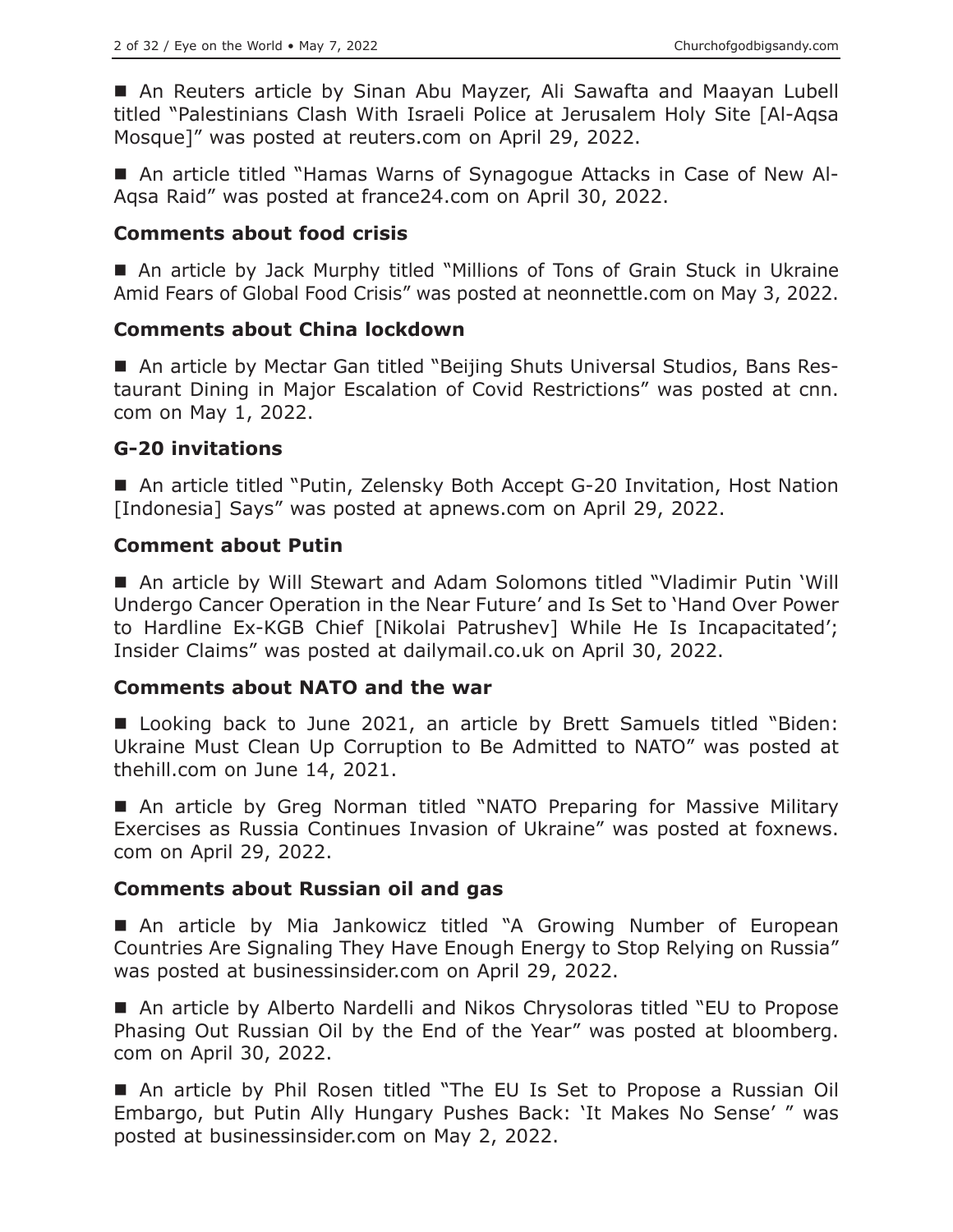# **Comments about Russian oligarchs**

■ An article by Sam Tabahriti titled "Russian Oligarchs Anticipated Sanctions Months Before the War and Moved Money Through Hawala, an Informal Payment System, an Expert Says" was posted at businessinsider.com on May 1, 2022.

## **Comments about China**

■ An article by Tom Brown titled "Is China Preparing to Invade Taiwan? Beijing Orders Officials to Find Ways to Protect the Nation From Western Sanctions Like Those Used Against Russia" was posted at dailymail.co.uk on May 2, 2022.

## **Comments about Israel**

■ An article by Staff titled "Mossad Operates in Iran, Foils IRGC [Islamic Revolutionary Guard Corps] Plot to Kill Israeli Diplomat, U.S. General" was posted at jpost.com on April 30, 2022.

■ An article by Staff titled "Israel Demands Apology for Russian FM's 'Unforgivable' Claim Hitler Had Jewish Blood" was posted at timesofisrael.com on May 2, 2022.

## **International covid news**

■ An article titled "Canadian Police Face Off With Protesters Opposed to Mandates" was posted at apnews.com on April 29, 2022.

## **International climate change**

 An article by Bjorn Lomborg titled "Deaths in Climate-Related Disasters Declined 99% From a Century Ago" was posted at nypost.com on April 30, 2022.

#### **International miscellaneous news**

■ An article by Matthew Boyle titled "Deceptive Edits: Audio Contradicts Piers Morgan, Shows He Warped Trump Interview Ending in Promo" was posted at breitbart.com on April 20, 2022.

■ An article by Matthew Boyle titled "Piers Morgan Viewership Crashes 70 Percent [From 400,000 to 123,000] After Trump Aide [Taylor Budowich] Crushes Morgan's Mishandling of Deceptively Edited Interview Promo" was posted at breitbart.com on April 28, 2022.

■ An article by Yuan Yi Zhu titled "Why Is Canada Euthanizing the Poor?" was posted at spectator.co.uk on April 30, 2022.

 A Reuters article by Daria Sito-Sucic titled "Serbia Shows Off New Chinese Missiles in Display of Military Power" was posted at reuters.com on April 30, 2022.

■ An article by Spencer Brown titled "Mexican Border Agents Are Ouitting Over Chaos Caused by Biden Policies" was posted at townhall.com on April 30, 2022.

■ An article by David Averre titled "Afghanistan's Supreme Leader Hibatullah Akhundzada Tells Worshippers Celebrating Eid That the Taliban Has Achieved 'Victory, Freedom and Success' Since It Seized Power Last Year as He Makes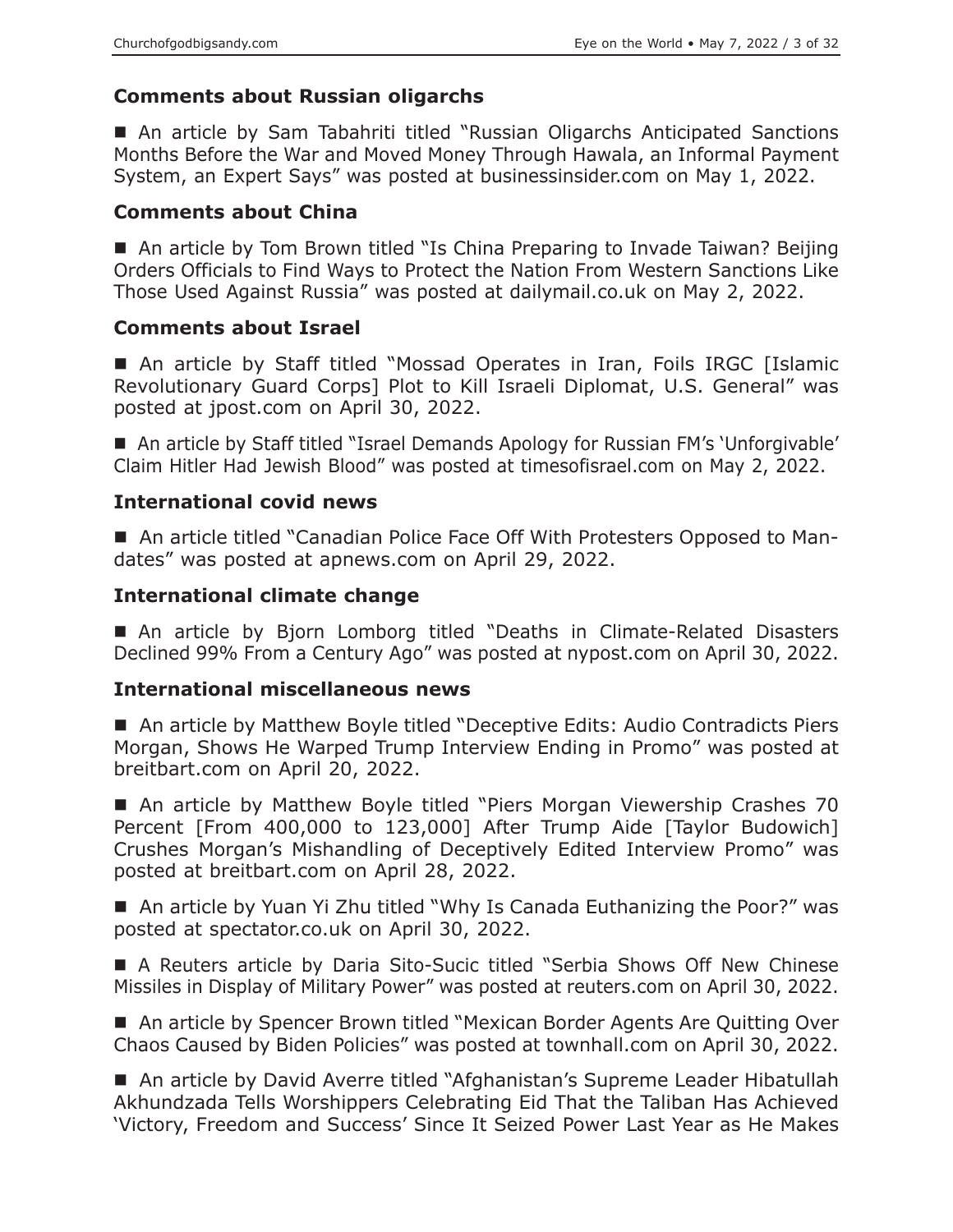Rare Public Appearance at Kandahar Mosque" was posted at dailymail.co.uk on May 1, 2022.

■ An article by Elizabeth Elkin and Samuel Gebre titled "Can the World Feed Itself? Historic Fertilizer Crunch Threatens Food Security" was posted at bloomberg.com on May 1, 2022.

#### ★★★★★

An article by Craig Bannister titled "[Mark] Levin: Politico Censored the Laptop Story to Protect Joe Biden, but Reported Leaked SCOTUS Draft to Pressure Justices" was posted at cnsnews.com on May 3, 2022. Following is the article.

\_\_\_\_\_\_\_\_\_\_

"Too bad Politico didn't treat the leaked draft opinion as it did Hunter Biden's laptop," iconic conservative commentator Mark Levin said Monday, after Politico published a story about an alleged draft of a Supreme Court opinion signaling the court is planning to reverse the infamous Roe v. Wade decision legalizing abortion.

While Politico censored the news of scandalous emails contained in a laptop owned by President Joe Biden's son, Hunter, it chose to gravely damage the Supreme Court and pressure its Justices to reverse course, Levin wrote on Twitter: "Too bad Politico didn't treat the leaked draft opinion as it did Hunter Biden's laptop and sit on it. Instead, it contributed mightily to gravely damaging the Supreme Court by publishing it. It wanted to protect Joe Biden and censored the laptop story. It wanted to put pressure on the justices and supports abortion on demand."

"The leak of the alleged early draft opinion from the Court to Politico continues the Marxist war on the Constitution and the civil society," Levin wrote in an earlier tweet reacting to the leak of the Supreme Court draft document.

What's more, the leak has emboldened the push by liberal politicians, like self-proclaimed "Democratic Socialist" Senator Bernie Sanders (I-Vt.) to destroy both the Senate and the Constitution: "Marxist Bernie Sanders insists that as a result of the leak, the Senate kill the filibuster rule and adopt Roe as a statute. In other words, Sanders wants to destroy the Senate as well as the Supreme Court."

In its article, titled "Supreme Court has voted to overturn abortion rights, draft opinion shows," Politico reports that it has obtained the leaked document revealing that the Supreme Court plans to overturn Roe v. Wade: "The Supreme Court has voted to strike down the landmark *Roe v. Wade* decision, according to an initial draft majority opinion written by Justice Samuel Alito circulated inside the court and obtained by POLITICO. The draft opinion is a full-throated, unflinching repudiation of the 1973 decision which guaranteed federal constitutional protections of abortion rights and a subsequent 1992 decision—*Planned Parenthood v. Casey*—that largely maintained the right. '*Roe* was egregiously wrong from the start,' Alito writes."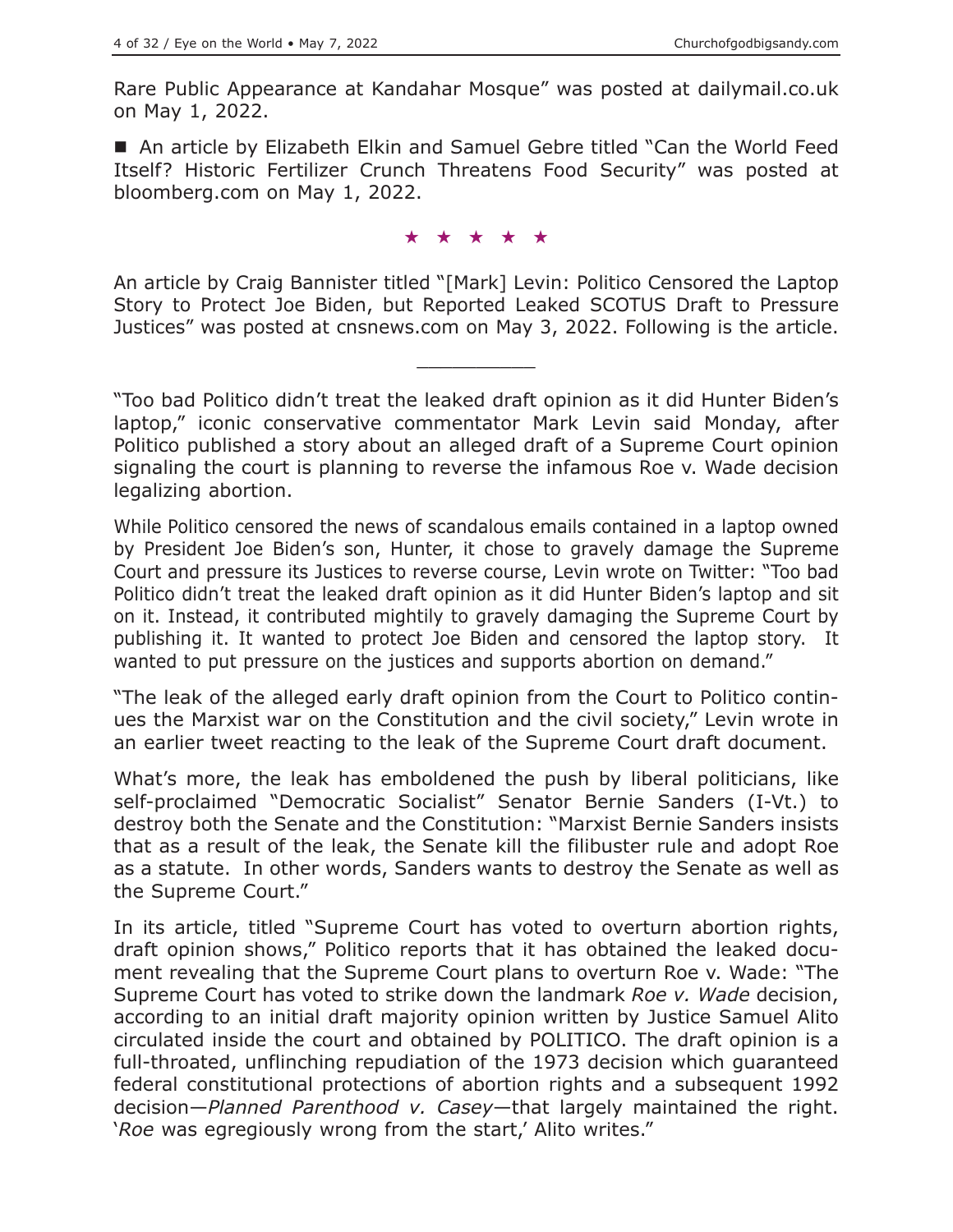#### ★★★★★

A video and an excerpted transcript by Staff titled "Dan Bongino Warns the Fight for Free Speech Has Just Started, Conservative Censorship Is 'All Around Us' " were posted at foxnews.com on April 30, 2022. Following is the excerpted transcript.

"Unfiltered" host Dan Bongino revealed the "sub-players" of big tech censorship Saturday, saying it's not just "the Twitters, the Facebooks, the YouTubes"—there's more.

 $\overline{\phantom{a}}$  , where  $\overline{\phantom{a}}$ 

**DAN BONGINO: "**Here are a few examples. First, what about Wikipedia? You really don't hear Wikipedia much, especially when it comes to the big tech censorship game. But don't doubt me on this. Wikipedia is becoming a powerful source for censorship and rewriting history, and they're just as influential in some cases as social media is . . . Then there's the Apple App Store. You know about Apple, of course. But do you know about the App Store? Where you go to get apps? Well, one of the most powerful platforms online, the App Store, they have a monopoly over there, they can just about ban any content they want. Politics don't even need to be involved . . . It's happening all around us. The App Store, Google Ad Network, Wikipedia. Google Ads is one of the most powerful, devastating tools the Left has to censor conservative voices. It's not all about Twitter, Facebook and YouTube*."*

#### ★★★★★

A video and an excerpted transcript by Staff titled "Biotech Entrepreneur [Vivek Ramaswamy] Warns What We're Seeing With Twitter Is Just the 'Tip of the Iceberg' " were posted at foxnews.com on April 30, 2020. Following is the excerpted transcript.

Biotech entrepreneur Vivek Ramaswamy told Dan Bongino on Saturday's "Unfiltered" that the state is coordinating behind the scenes on what these companies can and can't allow on the internet.

 $\overline{\phantom{a}}$  , where  $\overline{\phantom{a}}$ 

**VIVEK RAMASWAMY:** *"*One of the things that's underappreciated is how much these firms coordinate with one another behind the scenes. And this is not price-fixing. This is not the John D. Rockefeller era. This is idea-fixing, which I think is actually even more dangerous for a democracy than pricefixing. And hiding and lurking behind the veil of it all is not just the invisible hand of the free market, as they claim, but the increasingly visible fist of big government itself, where the state, as you pointed out, is coordinating from behind the scenes, the White House is coordinating from behind the scenes on what these companies can and can't allow on the internet. What does and doesn't pass the Central Bureau of Information's test for what counts as everyday people able to consume through the internet. So I think that's actu-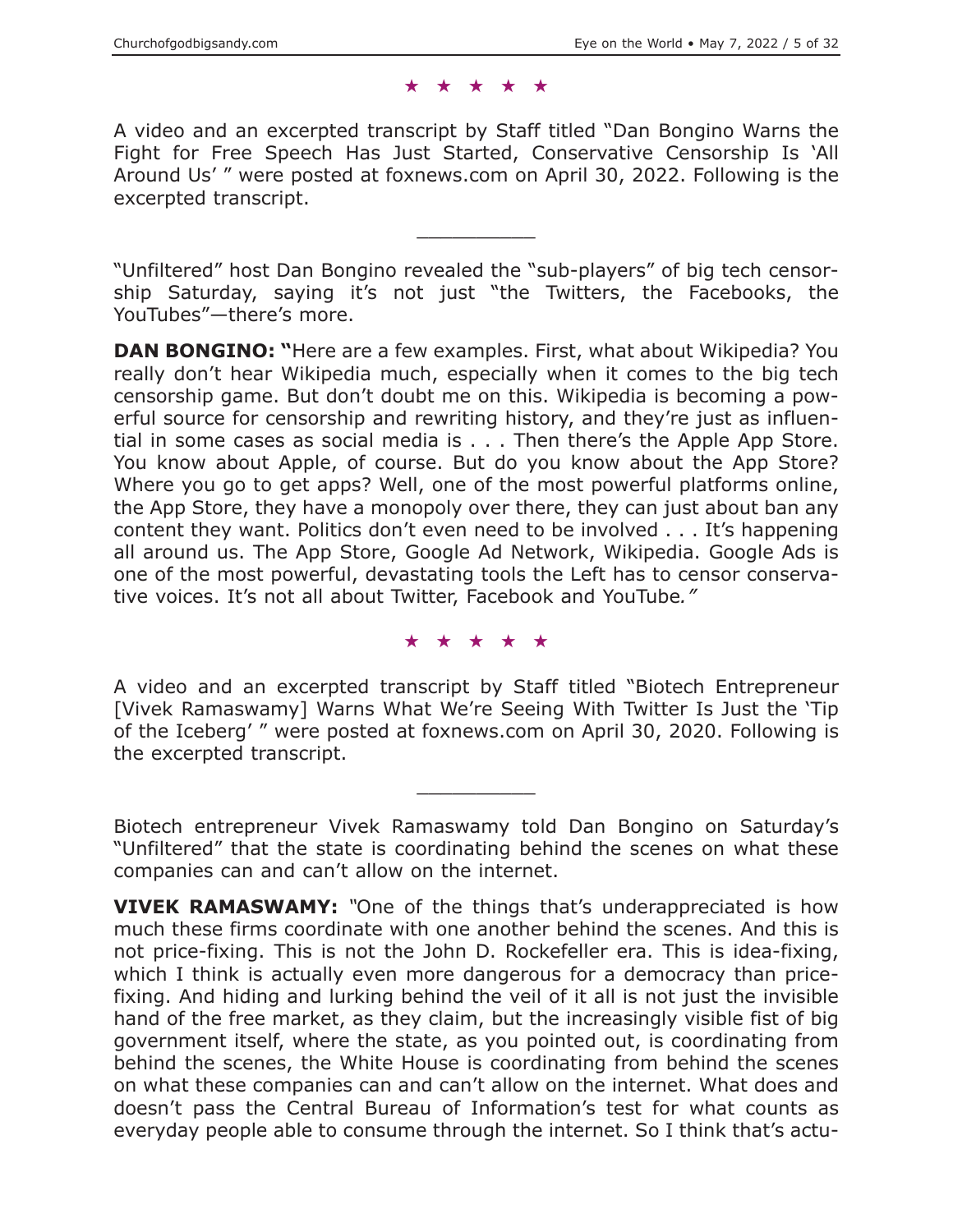ally the thing that reveals that what we're seeing here with Twitter is just the beginning. This is not anywhere near the end. It might be, as a famous man once said, the end of the beginning. But at the end of the day, I think that this is still just the tip of the iceberg for what we're going to need to see in order to really restore a true free marketplace of ideas."

★★★★★

An article by Leah Barkoukis titled "Nina Jankowicz Struck a Very Different Tone in 2020 About Governments Fighting Disinformation" was posted at townhall.com on May 2, 2022. Following is the article.

 $\overline{\phantom{a}}$  , where  $\overline{\phantom{a}}$ 

Department of Homeland Security Secretary Alejandro Mayorkas announced last week that DHS is setting up a Disinformation Governance Board to tackle misinformation, headed up by Wilson Center Global Fellow, Nina Jankowicz, who just two years ago said she didn't even believe in the job she now holds.

During an Oct. 15, 2020 House hearing on the Spread of Online Misinformation, Rep. Jim Himes (D-CT) confronted Jankowicz about her belief that "misinformation is dismantling democracy," as he recalled her saying, and that "governments are fighting disinformation," which he "sensed was said approvingly."

Himes spoke about how he grew up in Latin America in the 1970s and was all too familiar with governments that cracked down on misinformation. "I am violently allergic to the inclusion of the word information and government in the same sentence," he said.

Jankowicz appeared to sympathize with Himes's position on governments getting involved in such efforts.

"I totally understand your aversion to the idea that the government would fight back against disinformation," she said. "The use of that term has been basically the foundation to some very draconian fake news laws in places like Russia or even Singapore. I do not believe that government should be in that business either."

While Jankowicz's own beliefs and social media history have drawn much attention since the announcement she would be heading up the Disinformation Governance Board, the greater issue is the creation of the board at all.

Lawmakers, including Sen. Josh Hawley (R-MO), have demanded it be dissolved.

"It can only be assumed that the sole purpose of this new Disinformation Governance Board will be to marshal the power of the federal government to censor conservative and dissenting speech," he wrote in a letter to Mayorkas. "This is dangerous and un-American. The board should be immediately dissolved."

★★★★★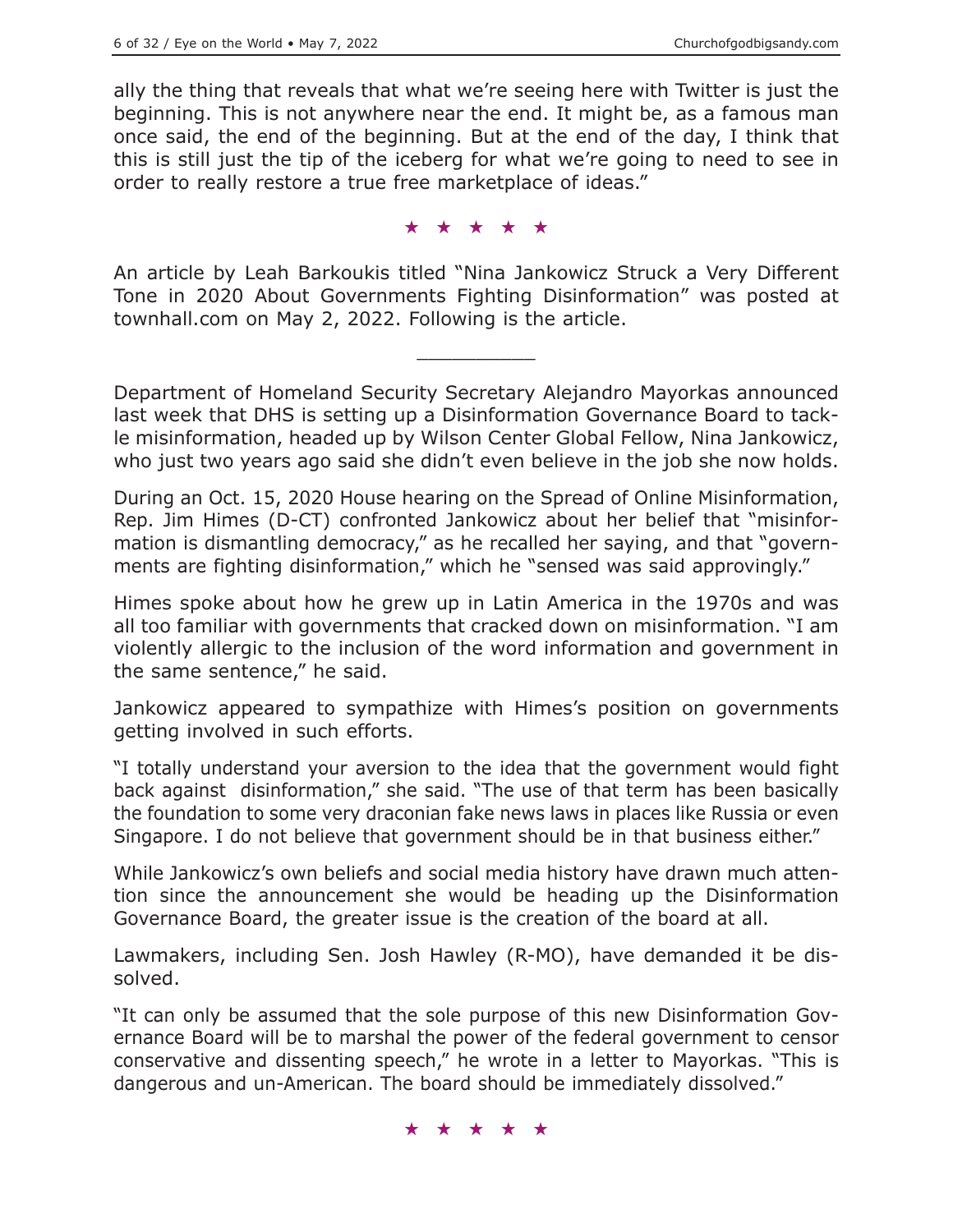An article by Oliver L. North and David L. Goetsch titled "Orwellian Common Ground: Hitler, Stalin, Putin and Biden" was posted at creators.com on May 3, 2022. Following is the article.

 $\overline{\phantom{a}}$  , where  $\overline{\phantom{a}}$ 

Autocratic and authoritarian governments have long employed censorship, deception and propaganda to control the people they rule and influence their adversaries. As U.S. Marines, we were "urged" to read Sun Tzu's fifth century B.C. work, "The Art of War." In it, the Chinese political-military strategist emphasized: "All warfare is based on deception ..."

When Adolf Hitler seized power in 1933, he appointed Joseph Goebbels to head the Nazi Party's propaganda machinery. Goebbels' assignment: "Inform Aryan people" why they must support "our mission" and "deceive our enemies." Goebbels did so—until his suicide on May 1, 1945.

During Joseph Stalin's three decades in power (1922-1953), his most effective head of the Soviet Communist Party's Central Committee Propaganda and Agitation Department was Dimitri Shepilov. Shepilov was an expert in maskirovka (misinformation/deception) and dezinformatsiya (disinformation) for military, political and diplomatic issues.

In George Orwell's "1984," published in 1949, he described Big Brother's "Ministry of Truth" as one of four ministries governing the fictional nation Oceania as key to controlling everything citizens saw, heard and ultimately thought. Changing the past and skewing the present with spin and lies kept the population of Oceania submissive to government power.

Since 1789, when our Bill or Rights became part of the U.S. Constitution, no rational American sought to create anything like a Ministry of Truth in our country—until now.

On April 27, 2022, Department of Homeland Security Secretary Alejandro Mayorkas informed a congressional subcommittee he has selected Nina Jankowicz to serve as executive director of a new DHS Disinformation Governance Board. In 2020, Ms. Jankowicz described stories about Hunter Biden's laptop as "fake" prior to our presidential election. Her new title should be "Ms. Information."

The "DHS board" is the most tyrannical proposal from a U.S. government official we know of since President Franklin Delano Roosevelt issued Executive Order 9066, creating a federal "War Relocation Authority." On March 18, 1942, American soldiers began carrying out orders to ". . . take all people of Japanese descent into custody, surround them with troops, prevent them from buying land, and return them to their former homes at the close of the war."

Within weeks, more than 120,000 American citizens who committed no crimes whatsoever were confined behind barbed wire. The rest of that extraordinary story can be seen on Tubi TV on "War Stories," season six, episode three.

The family of one of our publishing colleagues lived through this horrific ordeal. While his father was serving in the U.S. Army, his grandfather, four uncles and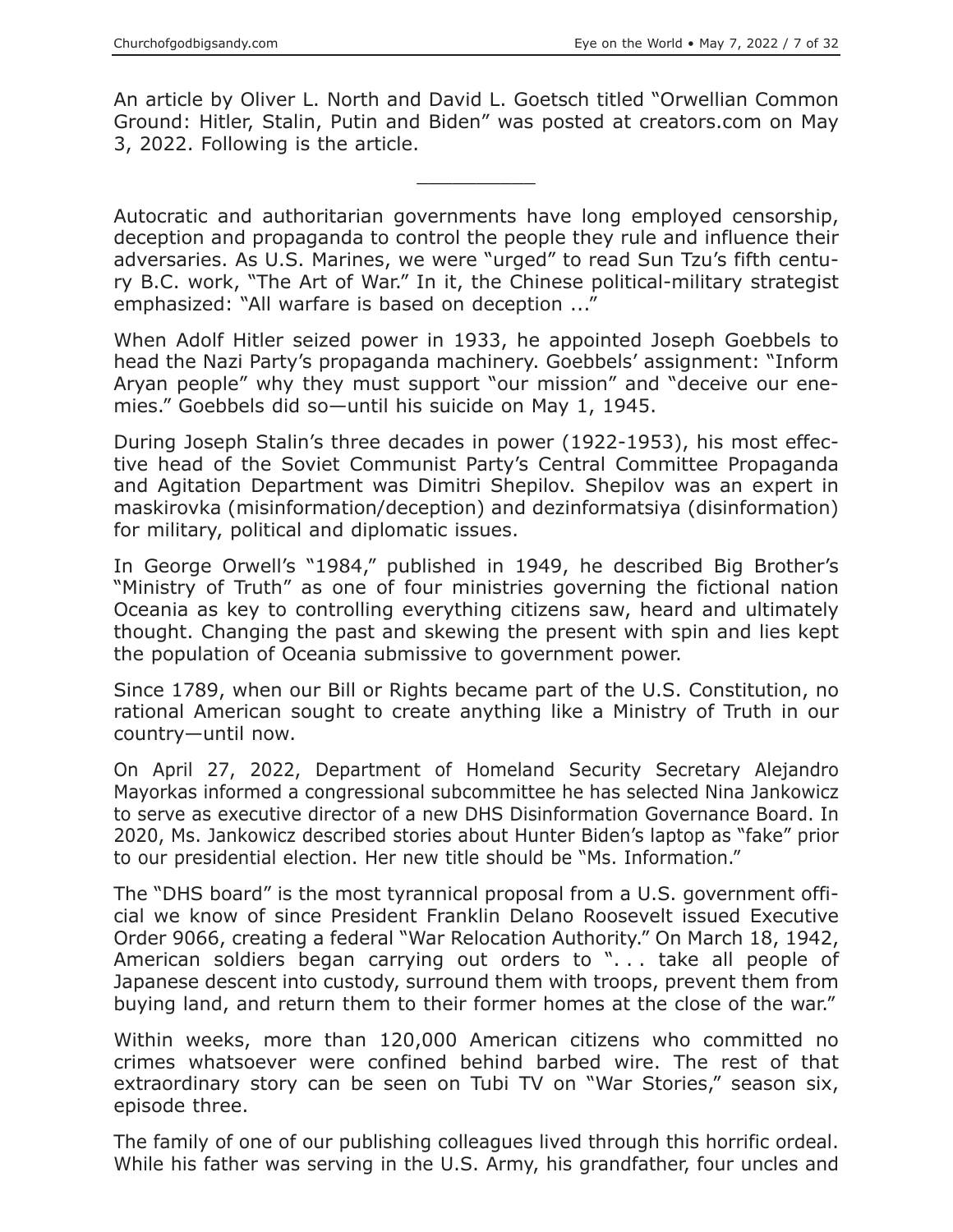their families were seized at their strawberry farm in Washington state and transported almost 1,000 miles to Manzanar Internment Camp in California.

Roosevelt's executive order wrongfully eliminated constitutionally protected rights for more than 120,000 Japanese Americans. The Biden regime's DHS Disinformation Governance Board threatens constitutionally protected First Amendment rights to free speech for more than 300 million American citizens.

This "Board" is yet another move by progressive authoritarians who want to transform America into a socialist utopia. They have tried to seize control over our educational system, film, media, and now, social media. Their goal is that of Orwell's Ministry of Truth: force us all to accept, maintain and advance their full control over every aspect of our lives.

The evil of information control is being used today by Vladimir Putin. Russians don't know how many thousands of their sons have died in Ukraine. They certainly don't know their president has hired the mercenary Wagner Group to rape, torture and annihilate thousands of Ukrainian civilians, including women, children and elderly.

Chapter 19 of our new book, "Tragic Consequences," takes an in-depth look at the subject of censorship and the cancel culture.

Do we want our right to free speech denied? We hope not.

★★★★★

An article by Kiyan Kassam titled "Big Tech Censors Are Pivoting From Covid to Climate Change" was posted at thefederalist.com on April 29, 2022. Following is the article.

For the second time in as many years, we're witnessing a partisan public relations campaign masquerading as objective science.

 $\overline{\phantom{a}}$  , where  $\overline{\phantom{a}}$ 

Amid news of Elon Musk's desire to buy and restore free speech to Twitter, the social media company announced a new policy last Friday prohibiting all advertisements that they say "contradict scientific consensus on climate change."

The move comes just days after former President Barack Obama appeared at Stanford University to effectively call for more censorship on Big Tech platforms. "While content moderation can limit distribution of clearly dangerous content, it doesn't go far enough," he lamented. "People are dying because of misinformation."

Of course, Obama is advocating for an expansion of the restrictive and undemocratic tactics used by governments and their allies in Silicon Valley during the Covid-19 outbreak to promote regime-approved narratives and suppress dissent.

It's not the first time we've heard this message from leftist elites. "What we learned from this covid crisis," Canadian Prime Minister Justin Trudeau let slip last summer, "we will be applying to the climate crisis, to the housing crisis,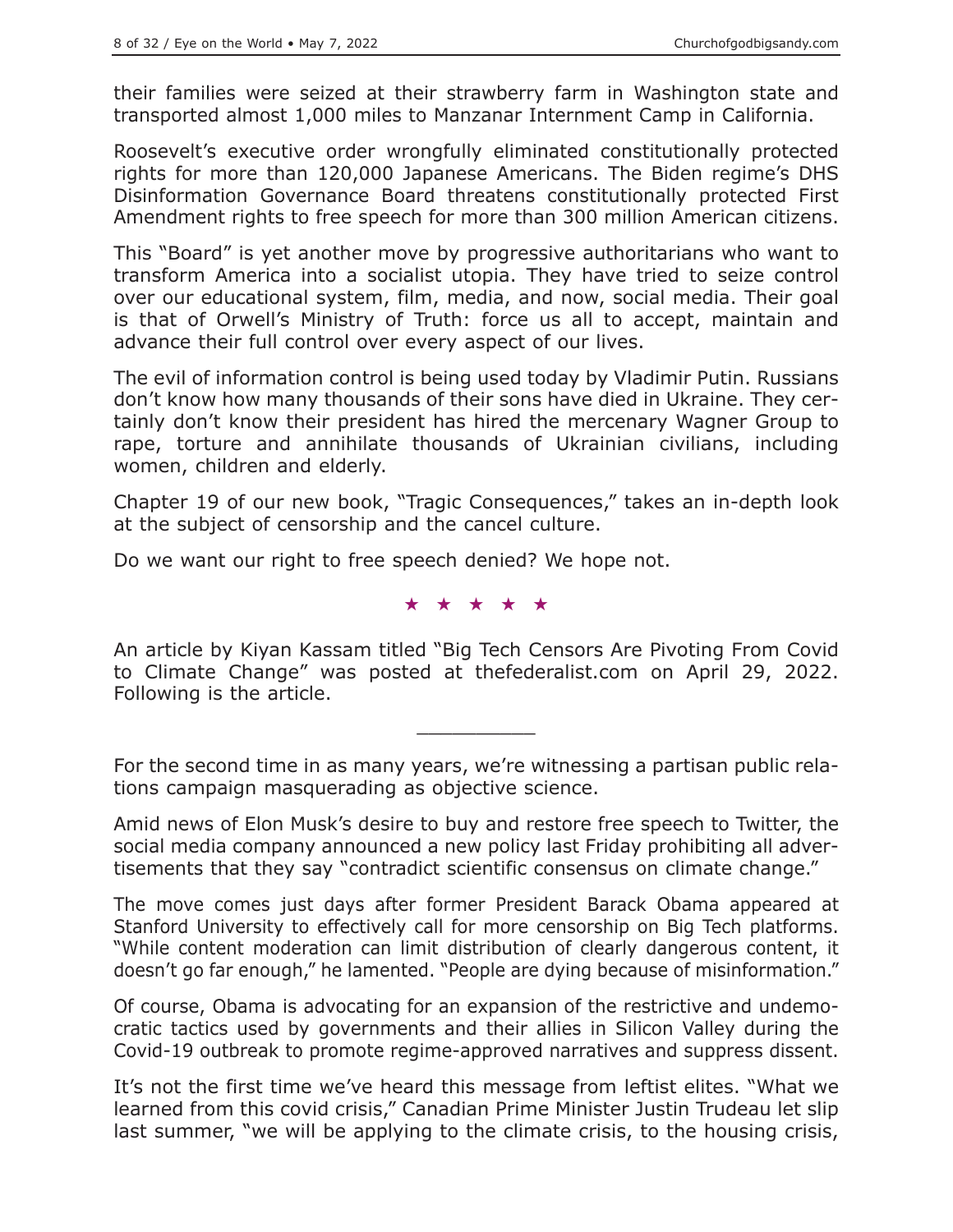to reconciliation, to making sure everyone has good jobs." We're now seeing this Orwellian vision take form.

Google has already banned advertisements that "contradict well-established scientific consensus around the existence and causes of climate change." YouTube and Facebook now display covid-style warning labels and "information panels" next to videos and posts that mention climate change or global warming. But that's not all.

Earlier this month, Pinterest—a social media service commonly used for sharing recipes, images of home decor, and fashion ideas—said it would begin aggressively censoring user content that strays from prevailing climate change orthodoxy.

#### **Labeling Dissent as 'Misinformation'**

The ban on so-called "climate misinformation" includes removing content that "denies the existence or impacts of climate change, the human influence on climate change, or that climate change is backed by scientific consensus." In other words, you're no longer allowed to express what *you* believe is true on Pinterest.

Under the new policy, "False or misleading content about climate change solutions that contradict well-established scientific consensus" will be removed, as well as "Content that misrepresents scientific data, including by omission or cherry-picking, in order to erode trust in climate science and experts." Notice a familiar theme?

It turns out the "climate misinformation policy" isn't really about the climate. Rather, it seems the bulk of Pinterest's policy is aimed at ensuring that no one on its platform challenges the "consensus" or proclamations of unassailable "experts." Put another way, free and independent thought is the real problem that must be stopped.

#### **No Debate Allowed**

In order to accomplish this—in order to censor ideas and alternative perspectives that the San Francisco-based company disapproves of—Pinterest says it has partnered with "experts" (there's that word again) including the Climate Disinformation Coalition and Conscious Advertising Network to help "inform and develop our policy based on common misinformation themes they're seeing across media platforms."

So might we expect viral, hyperbolic claims about the impact of climate change made by the likes of Green New Deal co-author Rep. Alexandria Ocasio-Cortez, D-N.Y., to be flagged and removed for promoting misinformation? Of course not. Instead, what we'll likely see is the censoring of people such as best-selling author Bjorn Lomborg—who believes climate change is real but does *not* believe it represents an apocalyptic threat to humanity.

For example, an op-ed by Lomborg in The Wall Street Journal last year noted that despite breathless hysteria from climate activists and the corporate media, worldwide deaths from extreme weather events have actually fallen dramatically over the past 100 years.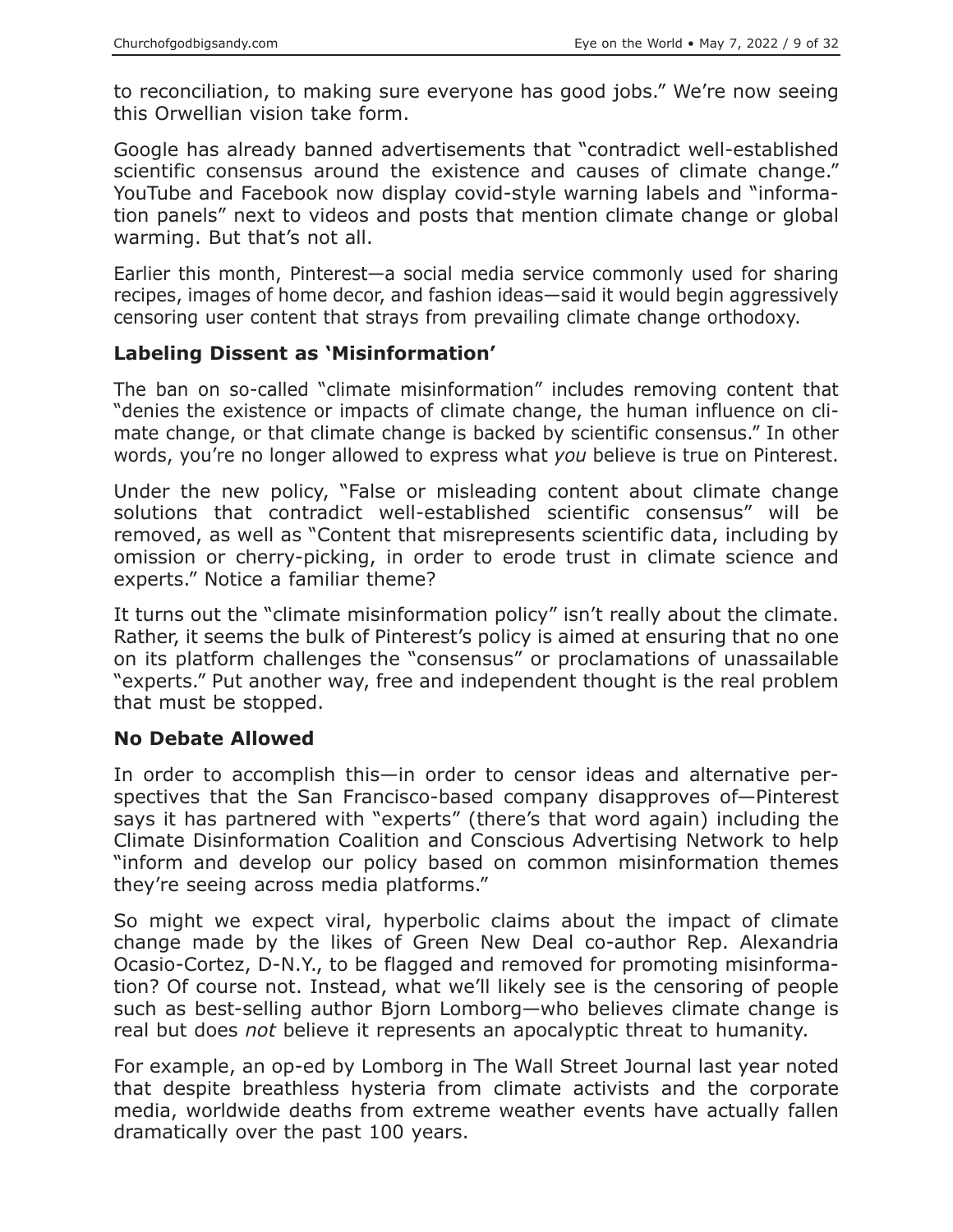"A century ago, almost half a million people died on average each year from storms, floods, droughts, wildfires and extreme temperatures. Over the next 10 decades, global annual deaths from these causes declined 96%, to 18,000. In 2020, they dropped to 14,000." These numbers may well "erode trust in climate science and experts." By Pinterest's new standard, that's enough to have them scrubbed from their website.

Then there's this recent exchange between Musk and TED's Chris Anderson: "There's a consensus of scientists, a large consensus of scientists, who believe if we haven't completely eliminated greenhouse gasses or offset them completely by 2050, effectively, we're inviting climate catastrophe," Anderson noted.

"I am not one of the doomsday people, which may surprise [you]. I actually think we're on a good path," Musk pushed back. "So long as we are not complacent, as long as we have a high sense of urgency about moving towards a sustainable energy economy, then I think things will be fine…The future's going to be great. Don't worry about it."

By his own admission, Tesla's CEOh—one of the most brilliant and capable minds on the planet—is openly bucking "well-established scientific consensus," which we're now told qualifies as "climate misinformation." See how this works?

## **Reasonable Disagreement Is a Threat**

Michael Khoo serves as "climate disinformation co-chair" at Friends of the Earth. He believes Pinterest has "demonstrated great leadership" and wants other tech platforms to follow suit. "Climate disinformation on digital platforms is a serious threat to the public support needed to solve the climate crisis," according to Khoo.

What's revealing is the framing of Khoo's above statement: In his judgment, the "serious threat" is not the supposed "climate crisis" but the prospect of insufficient "public support." Indeed, what Khoo appears most worried about is that competing points of view may be more persuasive than his own—so they must be crushed.

For the second time in as many years, we're witnessing a partisan public relations campaign masquerading as objective science. Once again, it involves politicians, Big Tech, and the country's expert class working in tandem to silence opposing voices by targeting free speech online.

#### ★★★★★

An article by Jack Hellner titled "Journalists Won't Do Research or Ask Questions About Global Warming Claims, So I Will Do Their Job for Them" was posted at americanthinker.com on April 20, 2022. Following are excerpts of the article.

 $\overline{\phantom{a}}$  , where  $\overline{\phantom{a}}$ 

Everywhere you go you hear about global warming.

It's a fake idea not supported by science. And the press is the biggest perpetrator of the false claims, never bothering to ask questions when present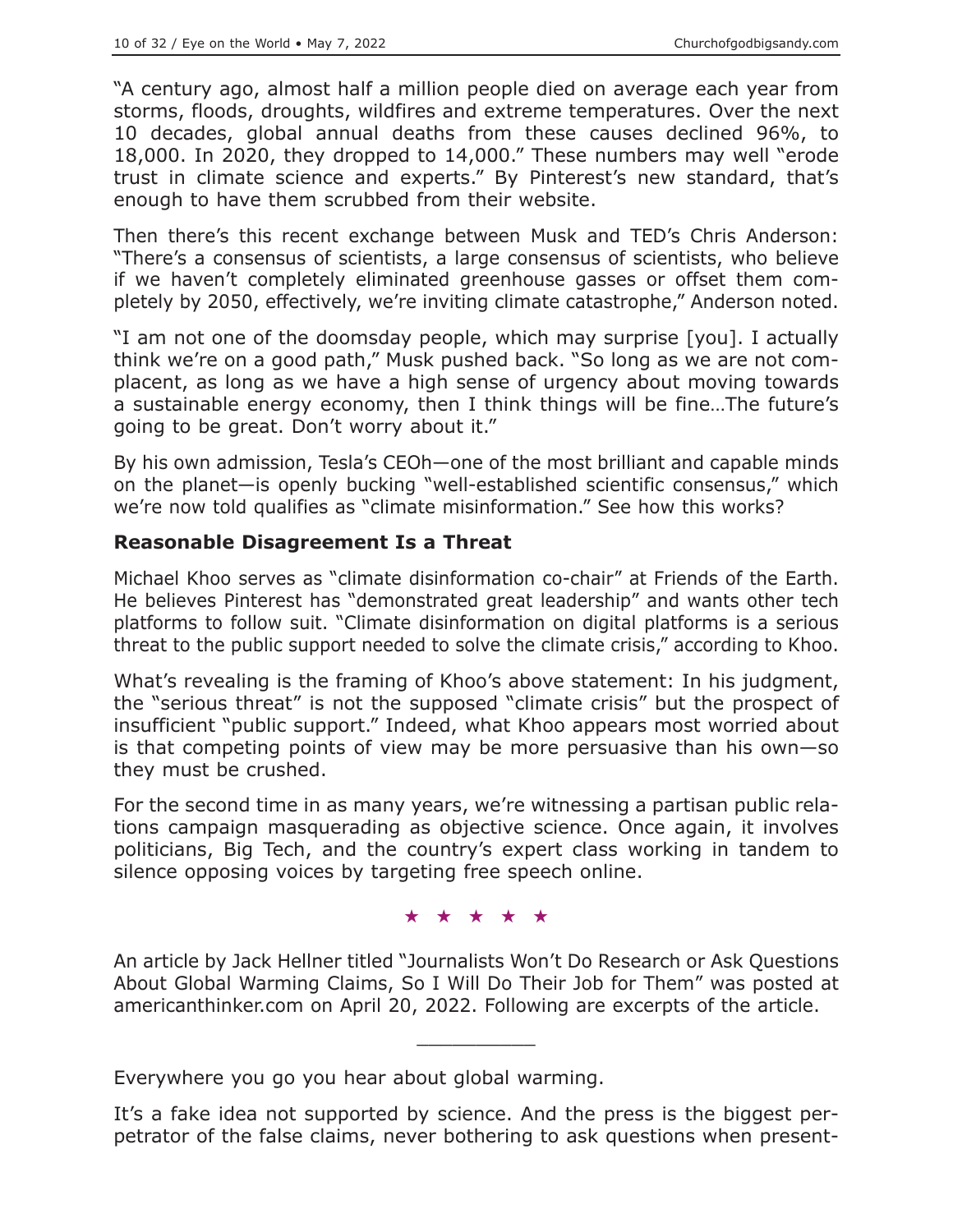ed with looney claims. They are going to wreck the country if they can't stop repeating this phony narrative. So I will do their job for them.

The following is historical scientific data that is not shown to the public by the media and government officials. The reason the public is not shown actual scientific data, instead of computer models made up predictions, is because it would demolish the fabricated theory that humans and fossil fuel consumption are causing temperatures and sea levels to rise rapidly, are destroying the planet, and are an existential threat to our survival. It is pure fraud!

There have been several warming and cooling periods throughout history.

The Medieval warming period, from 950 AD to 1250 AD occurred cyclically and naturally and the temperature was similar to or a little warmer than today, 1000 years later.

There was a little ice age that occurred between 1303 and 1860 AD where the Earth cooled cyclically and naturally.

After the little ice age, the Earth has warmed a little, cyclically, and naturally, getting back to where it was around 1,000 years ago

■ The Earth's average surface temperature has increased by about 1.8°F *(1.0°C) since the late 1800s.*

■ *Averaged across land and ocean, the 2020 surface temperature was 1.76° F (0.98° Celsius) warmer than the twentieth-century average of 57.0°F (13.9°C) and 2.14F (1.19C) warmer than the pre-industrial period (1880-1900).*

While CO2, fossil fuel usage, and populations were rising rapidly, the Earth cooled a little from 1940-1975.

Weather stations have been moved from rural areas to urban areas over the years. It is common sense that rural areas with more trees and grass would have temperatures cooler than areas with more cement, asphalt, and buildings. Therefore, measurements are skewed warmer.

Sea levels have risen and fallen throughout history, cyclically and naturally.

The average depth of the oceans today is around 12,100 feet.

Sea levels have risen around 10 inches in the last 150 years which is minuscule, and essentially immeasurable in oceans that average 12,100 feet deep.

■ Does anyone think all the world's oceans can be measured accurately within 10 inches?

■ Could there have been some erosion at the bottom or at coastlines from pounding waves that may make oceans appear deeper than they are?

Very little crude oil was used in 1880 and today it is around 100 million barrels per day—usage is up exponentially.

The world population in 1880 was around 1.5 billion. The population today is around 8 billion, or up over 400%.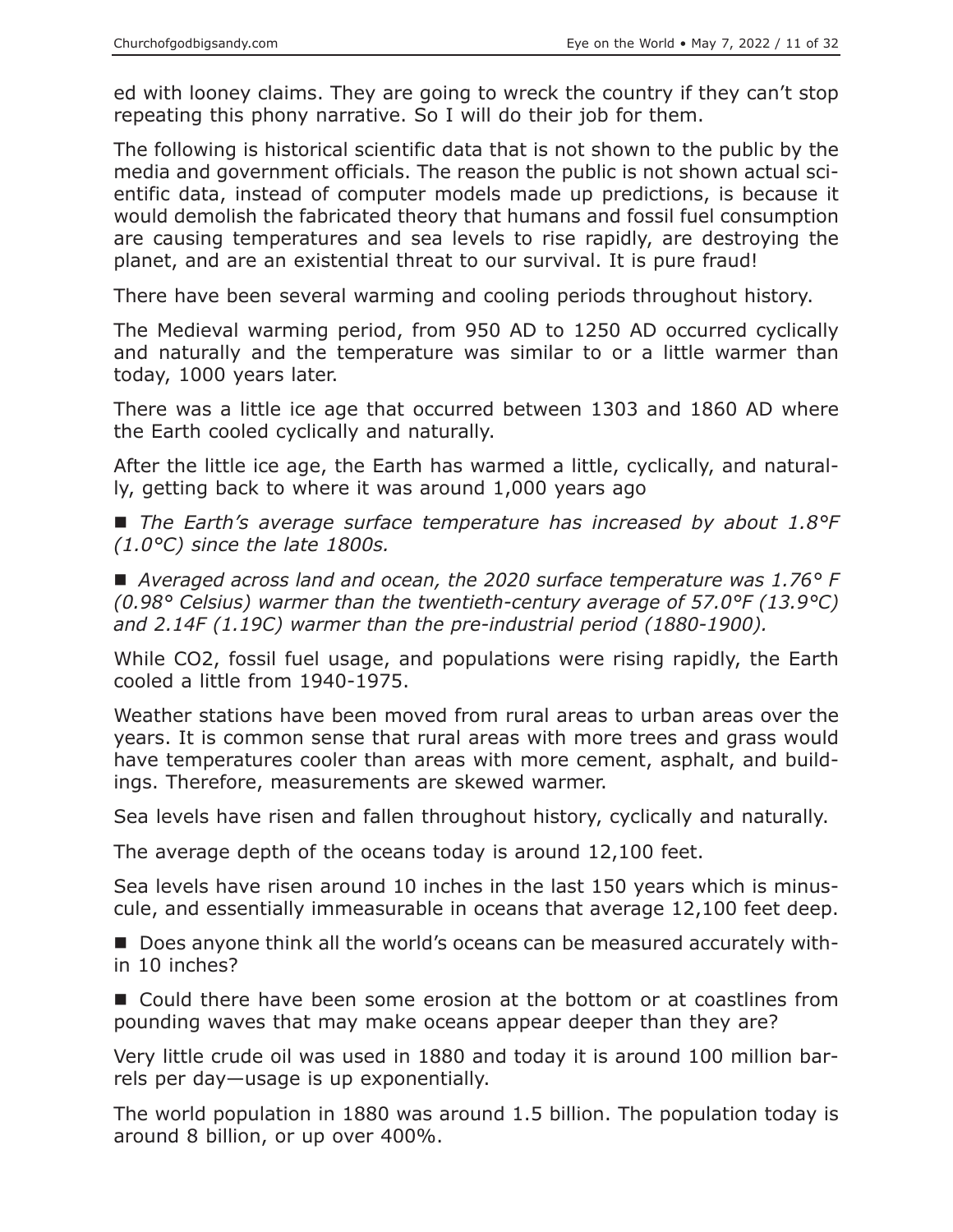With a little knowledge of history, an ounce of intelligence, and with the scientific facts from above, journalists, scientists, educators, entertainers, bureaucrats, politicians, and other Democrats should get the right answer to the following multiple-choice questions. Even Joe Biden, Kamala Harris, Alexandria Ocasio-Cortez, John Kerry, Al Gore, and Jen Psaki should be able to ace it.

Please mark all correct choices.

A: The Earth has had many warming and cooling periods throughout its history.

B. The temperature today is similar to the temperature in the Medieval warming period over 1,000 years ago.

C: There was a 500-year-plus Little Ice Age that ended in the mid-1800s.

D: It would be cyclical and normal for the Earth to warm after an ice age ends.

E: In the last 150 years, there have been periods of warming and cooling.

F: If the Earth cools while fossil fuel consumption and the population are rising rapidly, there is no correlation among the variables.

G: If there is no correlation between variables, there can be no causation.

H: Sea levels have risen and fallen throughout history.

I: A ten-inch rise in 150 years of sea levels that average 12,100 feet deep is immaterial and probably immeasurable. It would be hard to attribute the rise to anything.

J: If the population rises over 400% and fossil fuel consumption rises exponentially, while sea levels only rise .0000007, there is no correlation among the variables and therefore there can be no causation.

K: People that truthfully say the climate has always changed cyclically and naturally are not climate change deniers or anti-science.

L: All of the above.

The correct answer is clearly L: All the above. There is absolutely zero scientific data that shows that humans and fossil fuel consumption cause an existential threat to the climate.

My guess is a significant number of journalists and other left-wing extremists flunked this easy test, either because they don't have the ability to analyze scientific results or they don't care about facts when they are pushing their agenda to destroy America.

 Why do journalists, educators, politicians, scientists, entertainers, and others indoctrinate the public, especially the children, with the theory that humans and fossil fuels cause temperatures and sea levels to rise when there clearly is no correlation?

■ Why do we continually hear from the UN and others that humans and fossil fuels are an existential threat to our survival when that is clearly a lie?

■ Why are politicians and bureaucrats so anxious to destroy industries that directly and indirectly employ tens of millions of people and create products that have greatly improved the quality and length of life?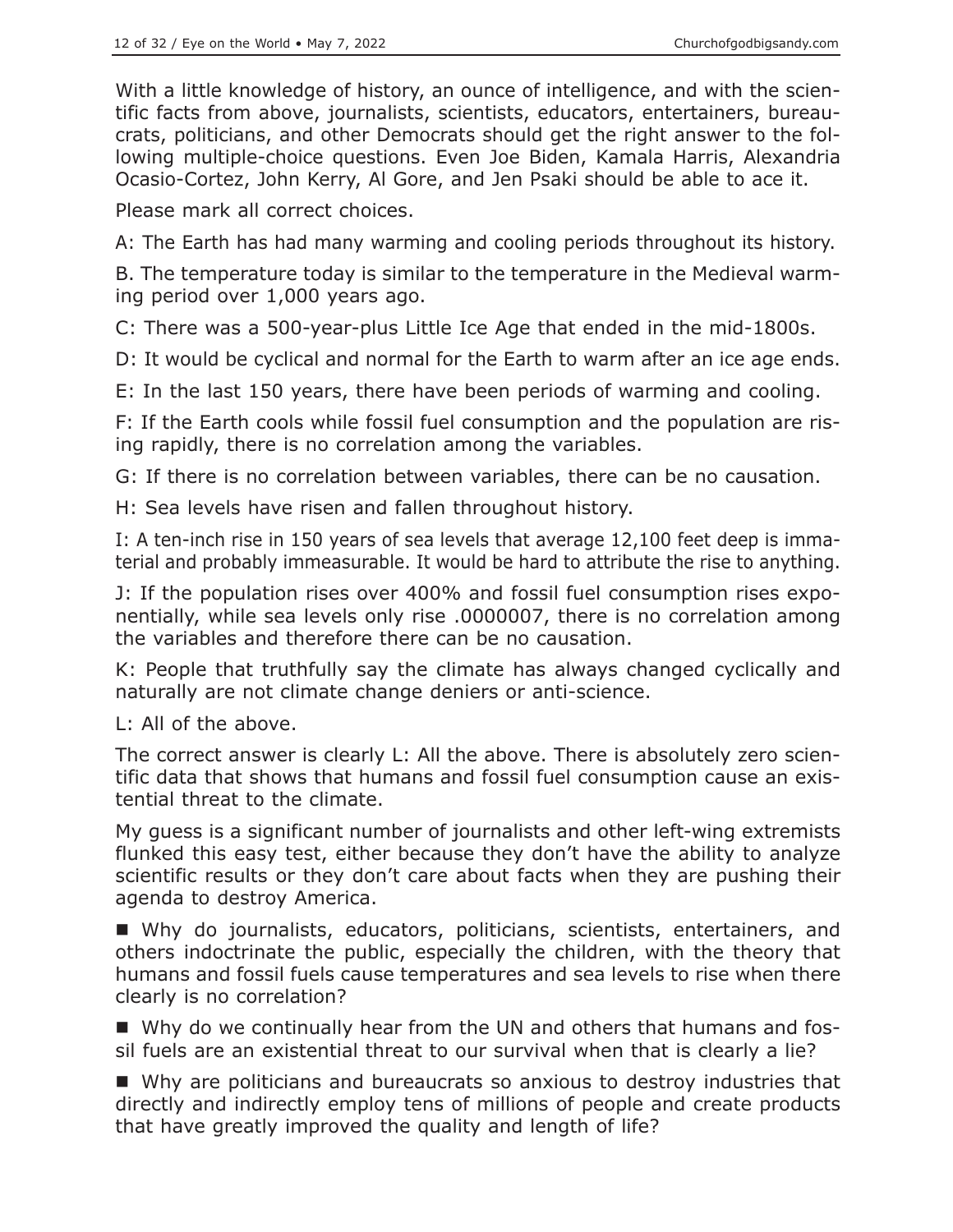It has to be because they want more money and power to control all aspects of our life. Freedom and debate are enemies of power-hungry politicians.

★★★★★

"Eye on the World" comment: The following article was chosen because of the heavy amount of media coverage recently involving Elon Musk—who is an African American from South Africa.

★★★★★

Looking back to March 2020, an article by Tommy DeJesus titled "Is It Time to Retire the Term African American?" was posted at ntdaily.com on March 12, 2020. Following are excerpts of the article.

 $\overline{\phantom{a}}$  , where  $\overline{\phantom{a}}$ 

Since transferring to UNT [University of North Texas], I have been in awe with the state of Texas. As a Michigan native from the segregated Detroit area, I was shocked to see the amount of diversity on campus. I also love hearing people of my generation demonstrate their awareness on topics such as race.

However, I loathe it at the same time. In between the conversations of race, I often roll my eyes each time I hear the use of the term "African American." I am disappointed by the frequent use of this word which has become the politically correct (or incorrect) way to say "black" in our society.

■ Before "African American" was the go-to term for black people in this country, the term "Afro American" was utilized.

■ In 1964, Malcolm X founded the Organization of Afro-American Unity to promote better relations between native Africans and those of African descent in this country. The term never caught as much attention as "African American" did.

In 1988, Reverend Jesse Jackson began a movement to change the term "Black" to "African American" to symbolize black Americans' historical connections to the continent. Although he had positive intentions, Jackson failed to recognize the implications of labeling all black people in this country African American.

So who exactly is African American?

I've always assumed that an African American is someone who is a descendant of African slaves, has no cultural ties to Africa and has over 300+ years of heritage in America like myself.

However, based on who I've heard the term applied to, an African American could be a black person who has at least one immigrant parent (African or not), any black person from any country who is not American or a white South African.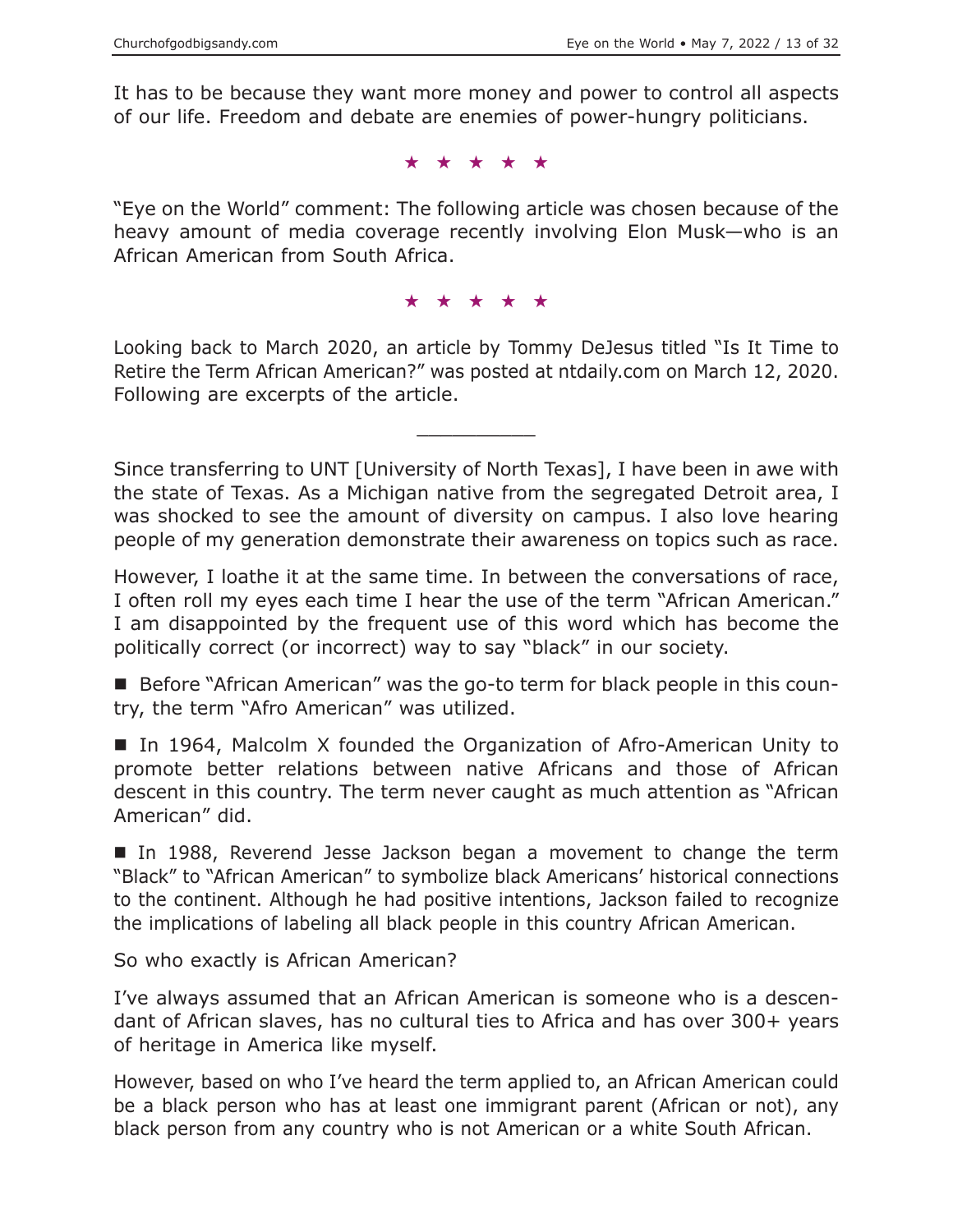The term has been applied to Senator Kamala Harris who has a father of Jamaican descent, Idris Elba and even Elon Musk who is a white South African.

The very loose using of this term erases the culture of black Americans who have cultural ties to specific countries.

Famous Jamaican Americans like former Secretary of State Colin Powell, boxer Floyd Mayweather Jr. and rapper Bobby Shmurda have publicly taken pride in their roots. The same goes for those who are immigrants or children of immigrants from African countries like U.S. Rep. Ilhan Omar, late rapper Nipsey Hussle and singer Tinashe. Each of the people mentioned have different ties to their respective ancestral homelands. Denying them of their specific roots is nothing more than an insult to them.

Referring to someone as an African American pushes the idea that Africa is a country and not a continent. When describing white people, most people don't say "European Americans." I have never heard someone describe a Mexican-American as a "Central American" or a Brazilian as a "South American." Most Asian Americans are referred to as their specific country of origin or root (e.g., Indian American, Chinese American).

So why don't we have more respect in referencing the roots of black people?

I'm not a hotep and I'm not asking to be referred to as "'Murican Descendant of Kangs in West Afrika" either. As a Pan-Africanist, I simply believe that the most accurate term to cover all 41 million black people in this country is "black American" because it does not leave out any immigrant groups.

#### ★★★★★

An article by Ed Brodow titled "Under Biden, Meritocracy Is Breathing Its Last Gasps" was posted at americanthinker.com on April 26, 2022. Following is the article.

 $\overline{\phantom{a}}$  , where  $\overline{\phantom{a}}$ 

Joe Biden is overseeing massive sociological damage. Meritocracy and competence, bulwarks of our society, are being replaced with diversity and equity. Biden has surrendered to the extreme left wing of the Democrat party, which endorses the replacement of meritocracy with race-based criteria for advancement.

"If you're black or Pacific Islander or Hispanic, go to the head of the line for a job, a promotion, a place at Harvard," said author David Horowitz. "If you're white, forget that place at Harvard, you're screwed."

Biden's dislike of meritocracy is supported by current notions of diversity, equity, and Critical Race Theory.

**Meritocracy and diversity are opposites.** 

■ Instead of promoting people based on competence, advocates for diversity want promotions to be based on race and sex.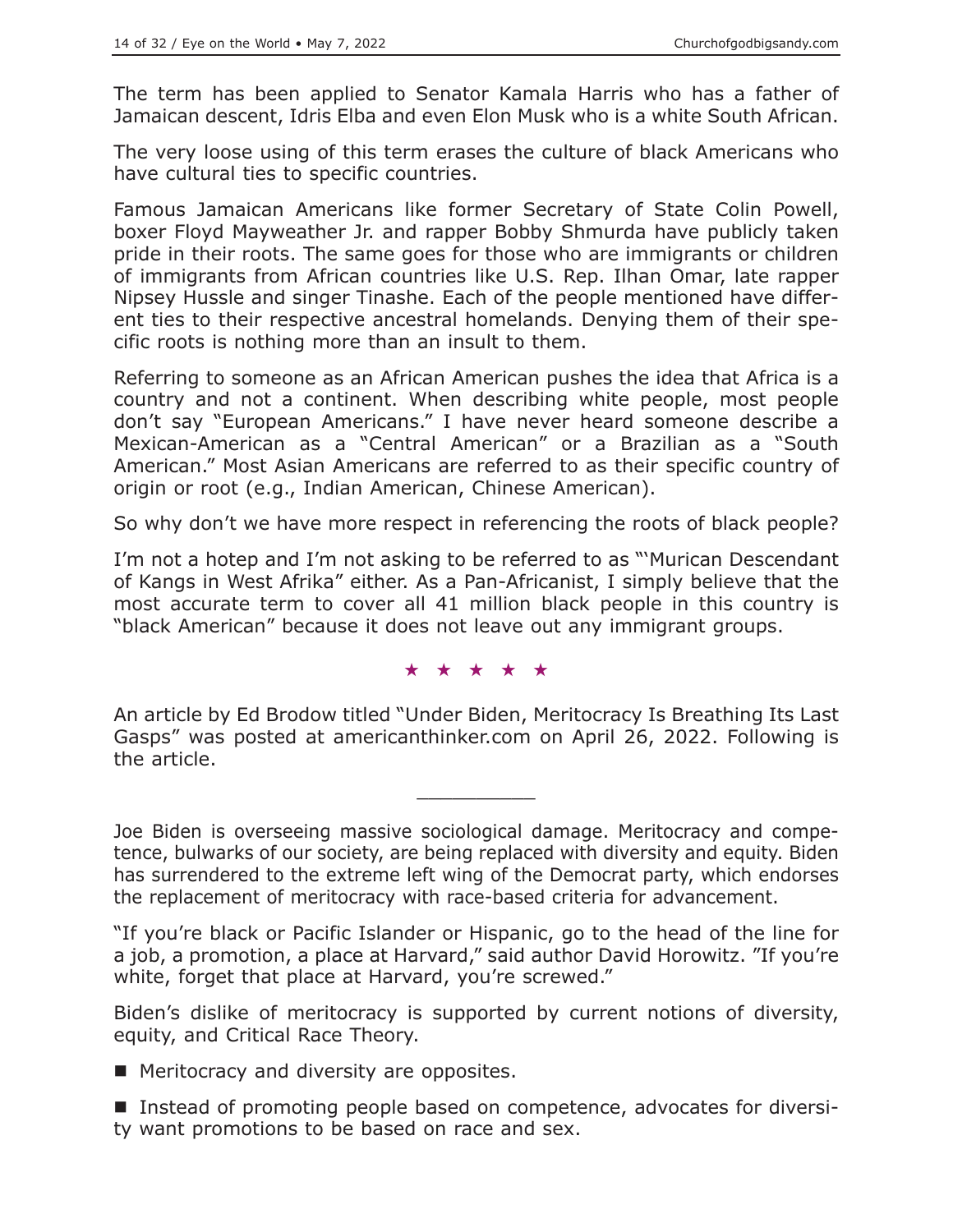Heather Mac Donald, author of *The Diversity Delusion*, has warned about the consequences of this trend. Countries like China and Russia, she said, are meritocracies. When you are a scientist in China, they don't give a damn about your race or sex. If the U.S. falls prey to identity politics, we will never be able to compete on the world stage. Within twenty years, we could easily turn into a third-world country.

Evidence of the trend is everywhere.

■ Colleges and universities are using a quota system for admission based on race.

■ United Airlines announced last year that by 2030, 50 percent of its flight school students will be chosen from among minorities and women. At 30,000 feet, who wants an affirmative action pilot sitting in the cockpit?

Biden has delivered on his promise that the next Supreme Court justice will be black and a woman. Biden did not say, *I'm going to appoint the most competent jurist I can find, and if it happens to be a black woman, that would be good for the country.* He made it clear that he intended to bribe black voters and women by appointing a black woman.

■ Because women and minorities have allegedly been oppressed, Critical Race Theory argues that giving them preference is justified.

■ Hiring quotas based on race and sex violate basic notions of fairness and meritocracy.

■ You cannot say in the same breath that giving preference to white males is racist and sexist, but giving preference to women and minorities is not. It has to work both ways.

The objective of "equity" is equality of outcome. Everyone should have the same income, job success, house, neighborhood, etc.

To accomplish this, equity says we must give marginalized groups special treatment in order to even the scales and compensate for past injustices.

Equity means affirmative action in employment and college admissions.

Equity in housing and neighborhoods. Equity in compensation.

■ Equity in film casting—starting in 2024, a movie that doesn't have the mandated percentage of minorities in cast and crew is not eligible for an Academy Award. The Oscars people don't care if movies are good. They have to be equitable.

Affirmative action has a divisive effect on society.

"Far and away the most egregious form of government interference with the contractual rights of private persons and organizations is carried out in the name of affirmative action," says Richard Pipes in *Property and Freedom*. "Initially conceived as a means of enforcing principles of nondiscrimination in regard to black citizens . . . [affirmative action] was soon extended to other groups and ultimately turned into a vehicle for reverse discrimination against whites and males."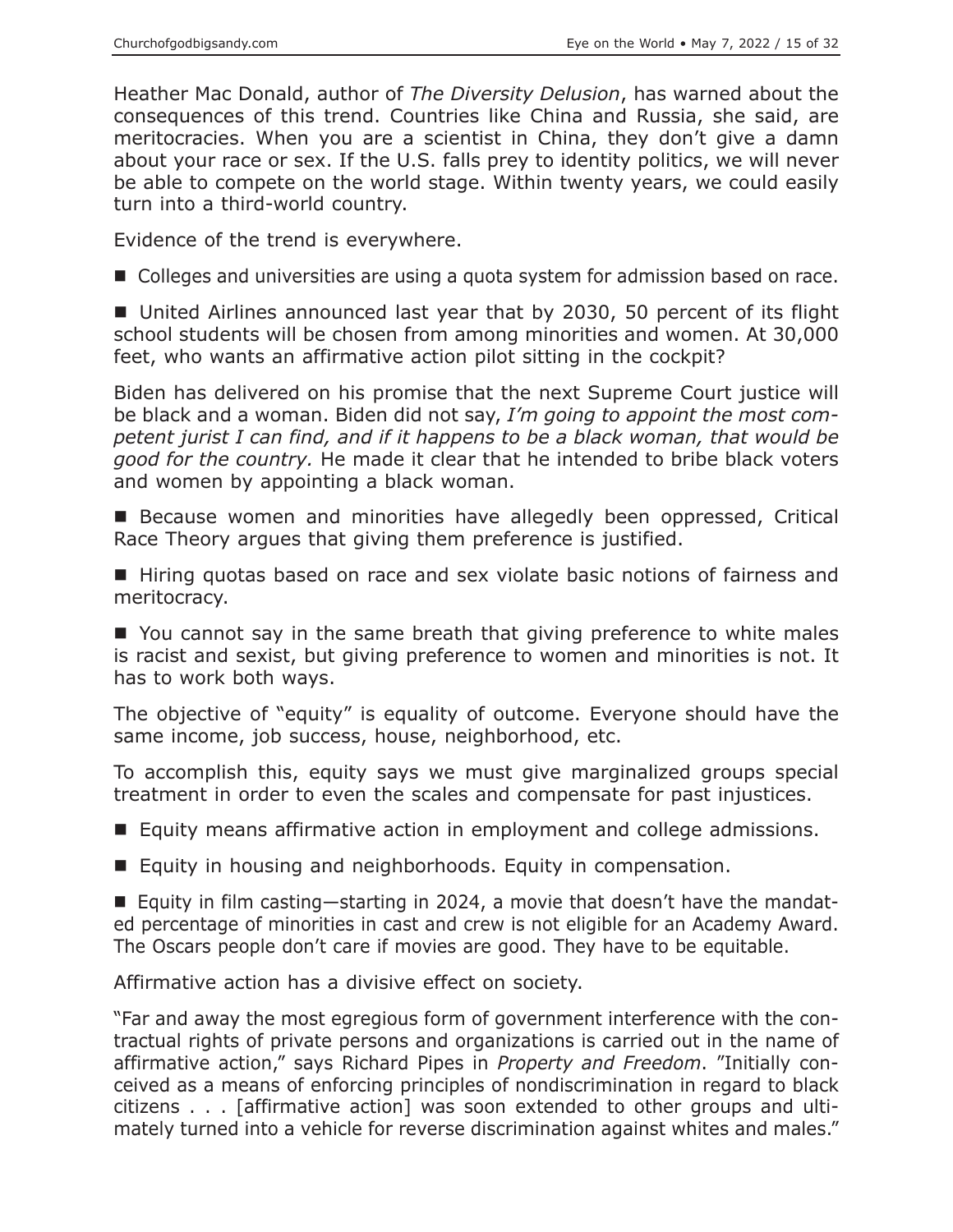Nor does it do justice to the intended beneficiaries. Affirmative action recipients at colleges and universities experience a high dropout rate. *Mismatch theory* describes minority students who are accepted at schools beyond their aptitude, creating a sense of failure, depression, and alienation.

The left would like to see our standards lowered across the board, which would "level the playing field" and reduce our competitiveness in the world.

Should we seek social justice by lowering the standards to the lowest denominator via affirmative action, or should we require the lowest denominator in this case, minority students—to meet the higher standard?

Lowering standards has given us an educational system that is producing substandard results. Statistics that show the U.S. lagging behind in educational accomplishments are proof that the left is succeeding.

Six black English professors had a tantrum in 2020 because they believe that correct grammar is a ploy of white supremacists. They allege that requiring black students to use standard rules of grammar is racist because those rules were created by whites. The danger posed by this attack on English grammar and usage is that, if taken to its logical conclusion, it will lead to a demand that the pursuit of excellence is unacceptable because it is intrinsically a product of white supremacy.

Going in for surgery will become an act of suicide, as surgeons will no longer be held to "white" standards of excellence. The expectation of safe air travel will become a thing of the past as the requirement for competent pilots is discarded as another symptom of white supremacy. Excellence developed by white people in any and all forms of human endeavor will become manifestations of systemic racism. No longer will we admire successful businessmen such as the founders of Microsoft, Apple, and Google. Brilliant legal scholars—as functionaries of the white legal system—will be despised. And, of course, the entire structure of American government, including separation of powers and checks and balances, will have to be jettisoned because it was developed by racist white people.

Affirmative action is not enforced in the NBA, whose players are 74 percent black. All that matters is how well you play basketball. For the same reason, merit ought to be applied to airline pilots, Marines, and brain surgeons.

■ When I am flying over the Pacific Ocean, I want the most qualified pilot sitting at the controls.

■ As a former marine, I appreciate that combat units should not have their standards lowered simply to accommodate women or transgenders.

 When I am being operated on for a brain tumor, I don't want to look up and see the winner of this year's social justice award.

We can't afford to do away with competence. The only way to assure the pursuit of excellence is to affirm our belief in meritocracy.

★★★★★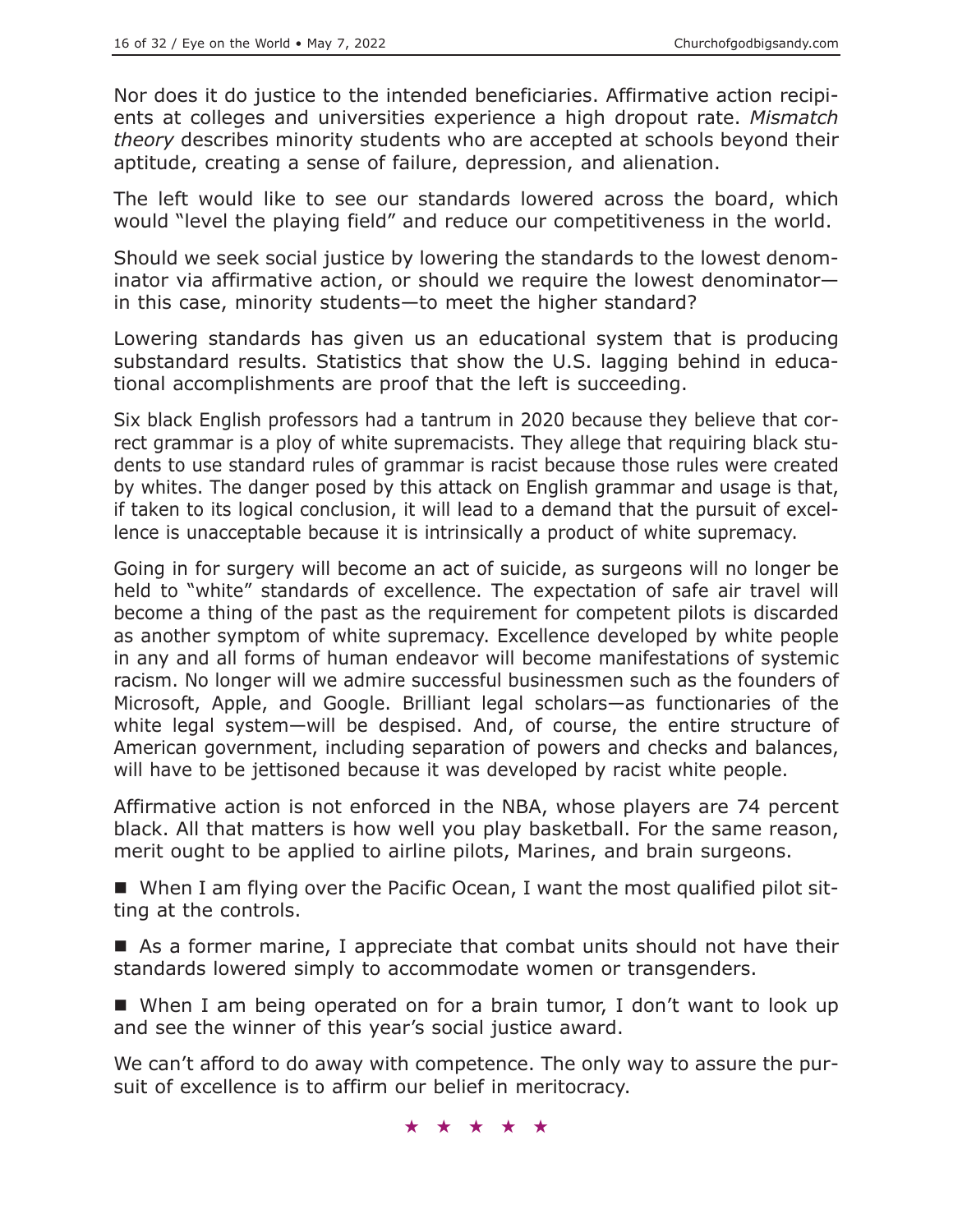An article by (black conservative) Will Alexander titled "We Need Less 'Equity' and More Sweat Equity" was posted at townhall.com on May 2, 2022. Following is the article.

A warped version of "equity" has become political heroin for Biden Democrats.

They inject the black tar into their veins, then become euphoric over the sudden rush of power they get, until the junk wears off. Predictably, they crash. And no matter how big the crash is or how devastating the damage it causes, they don't stop. They're hooked now.

To get the same sense of euphoria, they'll lie, cheat, and steal to keep the smack flowing through their veins. But with every crash, they need more of the stuff to get the same high: racial equity, transportation equity, policing equity, environmental equity, education equity, housing equity, gender equity, infrastructure equity and health equity.

And they seem to have no clue how crazy this stuff sounds. Health and Human Services Secretary Xavier Becerra recently called a proposed ban on menthol cigarettes "an important step to advance health equity" because it will reduce disparities in tobacco use. Yep. We have disparities in tobacco use. Since menthol cigarettes are used by 85 percent of black smokers, smoking menthols lead to lower quit rates and more black deaths.

Never mind that such a prohibition would drive blacks who decide to keep smoking menthols to black markets which, if they're serious about the ban, would have to be policed. And never mind that none of this would do absolutely anything to solve the severe problems plaguing troubled black communities. But solving real problems is never the point. The political high is.

So predictably as time goes on, with slurred speech, fried brains, and signs of mental disorder, Biden and his Democrats get sloppier and sloppier—no longer able to meet their national obligations as they swear that they don't have a problem.

Joe Biden, on the economy: "I'm not concerned about a recession."

Alejandro Mayorkas, Homeland Security, on the border: "To put it succinctly, the prior administration [Trump] dismantled our nation's immigration system in its entirety."

Merrick Garland, U.S. Attorney General, on domestic threats: "The top domestic violence extremist threat we face comes from . . . those who advocate for the superiority of the white race."

Jen Psaki: "Let me first say that Americans are paying a higher price at the pump because of the actions of President Putin."

It's shocking how these people can see the catastrophe at the border, the catastrophe in policing, the impending catastrophe in the economy, the catastrophic covid response, and so many other self-created institutional disasters, and look at America with a straight face and calmly lie about it all. But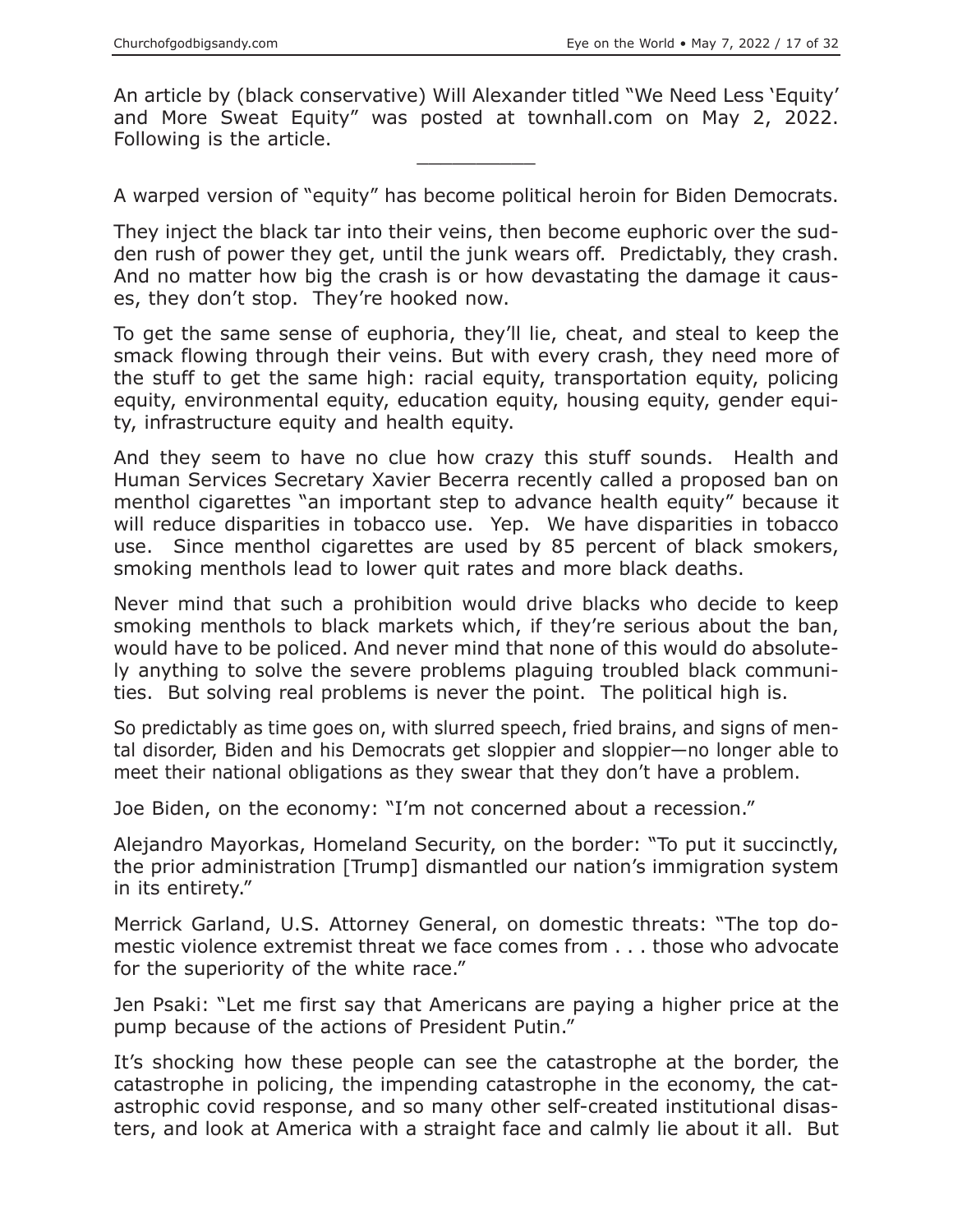when they see it all through the lens of equity, things have to get messy for the greater good—creative destruction.

There's a difference, they say, between equality and equity. Equality means having the same basic access to equal resources or opportunities. Equity means distributing resources in ways that achieve equal outcomes.

An example that proponents give is a depiction of three men standing outside a ballpark behind a solid, wooden fence who all want to see the game by looking over the top of the fence. They have an equal resource—one crate each. The problem? They're different heights: tall, medium and short. While the tall and medium men have a clear view over the fence, the short man has a very limited view of the game through a small hole in the fence.

How would equity be achieved in this situation? Redistribute the crates. Since the tall man can see over the fence perfectly without a crate, his crate is given to the short man. With no crate for the tall man, one for the man of medium height, and two crates for the short man, they can now watch the game at equal height over the fence. That, for them, is equity. Redistribution of resources in favor of marginalized, oppressed groups at the expense of privileged, oppressor groups.

Another example you'll find is of two little girls beneath a tree, filled with apples, standing on ladders of equal size reaching up to grab them. The ladders represent equality. The problem? The trunk of the tree bends toward the girl on the left (privilege) in a way that puts the fruit in comfortable reach for her but out of reach for the girl on the right. The solution? Give the girl on the right a taller ladder. They both can now have as many apples as they pick. That's equity, which helps to achieve social justice, a flat-out Marxist idea—a mangled Frankenstein of affirmative action.

Government throwing money and resources at the have-nots at the expense of the haves—in the name of equity—is not only un-American, but it's pure poison to the spirit of enterprise and, in the end, cripples the very people it pretends to help. The proof screams from coast to coast.

Money alone, even when it's inherited, is lost in less than a generation without the same intangible human stuff that's gotten so-called marginalized groups out of poverty for over two centuries in America: sweat equity (hard work), creativity, drive, faith in the country, and faith in the future.

"The only stable asset among the quakes and shadows is a disciplined brain," wrote George Guilder in Wealth and Poverty (1981). "Previous immigrants earned money first by working hard; their children got the education. Nothing is more deadly to achievement than the belief that effort will not be rewarded, that the world is a bleak and discriminatory place . . ."

The God-given capabilities of so-called marginalized groups, especially blacks, are not diminished one iota by tragic historical events—let alone events they've never experienced—more than by politicians and activists who basically tell them that they are subhuman because of misfortunes of the past.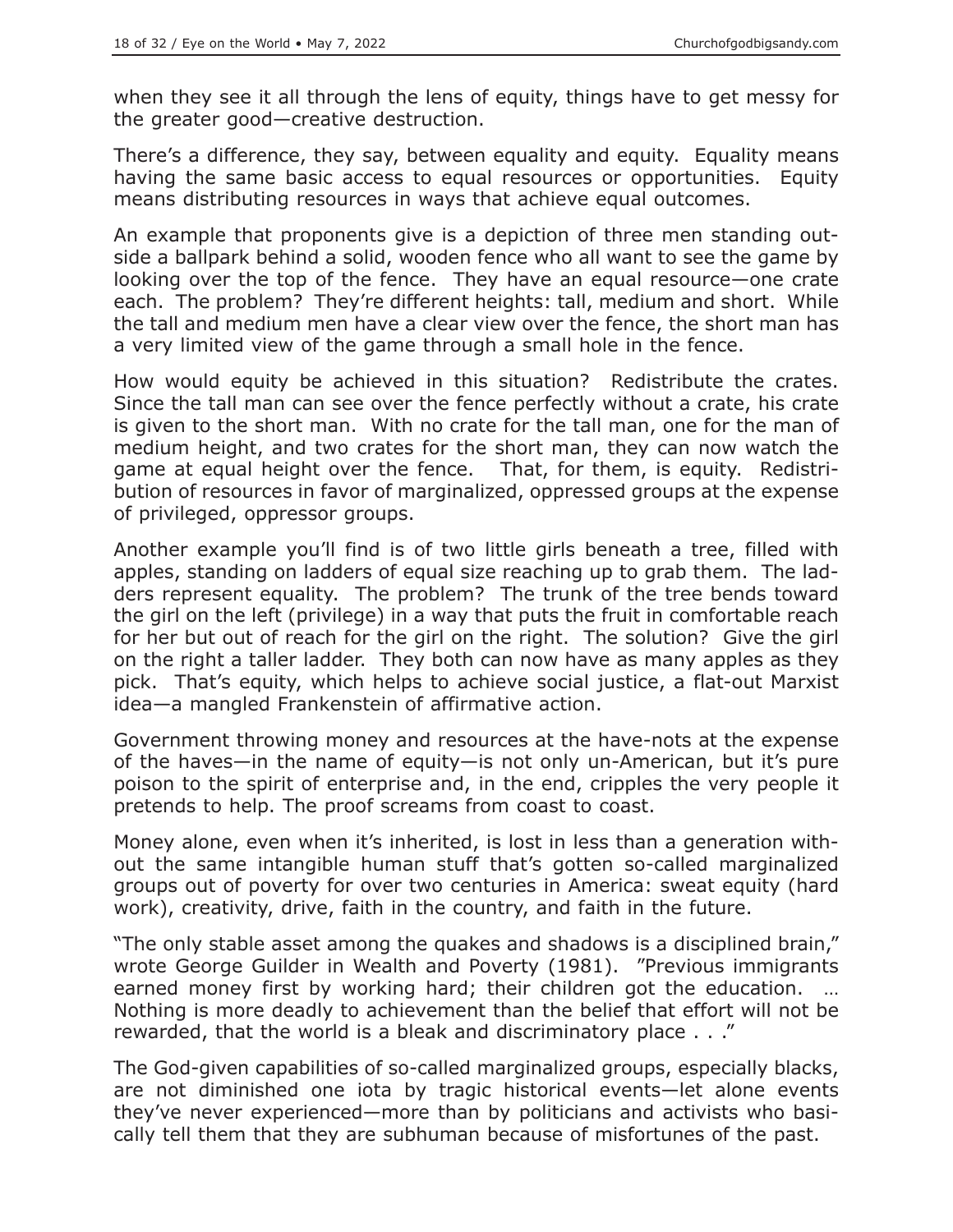The Biden Democrats' addiction to a warped idea of equity that pushes blacks onto the government dole, which blights those who depend on it, needs an intervention.

What we need is more sweat equity, and less of the Democrats' brand of "equity."

★★★★★

An article by Larry O'Connor titled "Dems, Media and Joe Biden Are Stuck in Their Own Hunter Biden Impeachment Trap" was posted at townhall.com on April 27, 2022. Following are excerpts of the article.

 $\overline{\phantom{a}}$  , where  $\overline{\phantom{a}}$ 

The corporate legacy media partners of the Democratic Party are caught in a trap over their determination to ignore the Hunter Biden scandal in October 2020. This trap is one they willingly walked into, and the trap was laid by Joe Biden himself.

This trap could, and should, lead to the impeachment of President Biden.

#### **Dismissed as disinformation**

In October 2020, when the New York Post broke the Hunter Biden laptop story, the one narrative that was repeated over and over by Democratic politicians and their willing propagandists in the corporate, legacy media was that the story was an obvious piece of disinformation planted by Vladamir Putin and the Russian government. The epitome of the "Russian Disinformation" campaign is exemplified in a Politico article from October 19 referencing 51 former Intelligence Community "experts" who testify that the story has all the hallmarks of Putin's propaganda machine.

■ Now that The New York Times, Washington Post, and CBS News have reluctantly conceded that the original New York Post reporting was, in fact, accurate, it's important and instructive to look at the very real trap these Democrats and their media partners have set for themselves.

■ Joe Biden dismissed the laptop story as Russian disinformation. He did so at the most crucial and highest-profile moment of his campaign, at the second presidential debate on October 22, 2020.

■ When President Donald Trump raised the issue of Biden's son's illegal activities, as documented by the New York Post from the laptop evidence, Biden retaliated by accusing Trump of spreading Russian disinformation. "There are 50 former national intelligence folks who said that what he's accusing me of is a Russian plant," Biden asserted.

■ The media echoed the claim and used the "Russian garbage" accusation as the rationale to ignore the Post's investigation and even suppress and censor the facts of the Post's reporting through their ideological partners in social media.

#### **They set the trap**

Now, the trap is set. The Hunter Biden laptop story—as Joe Biden, the media, social media platforms, and over 50 intelligence officials claim—is Russian dis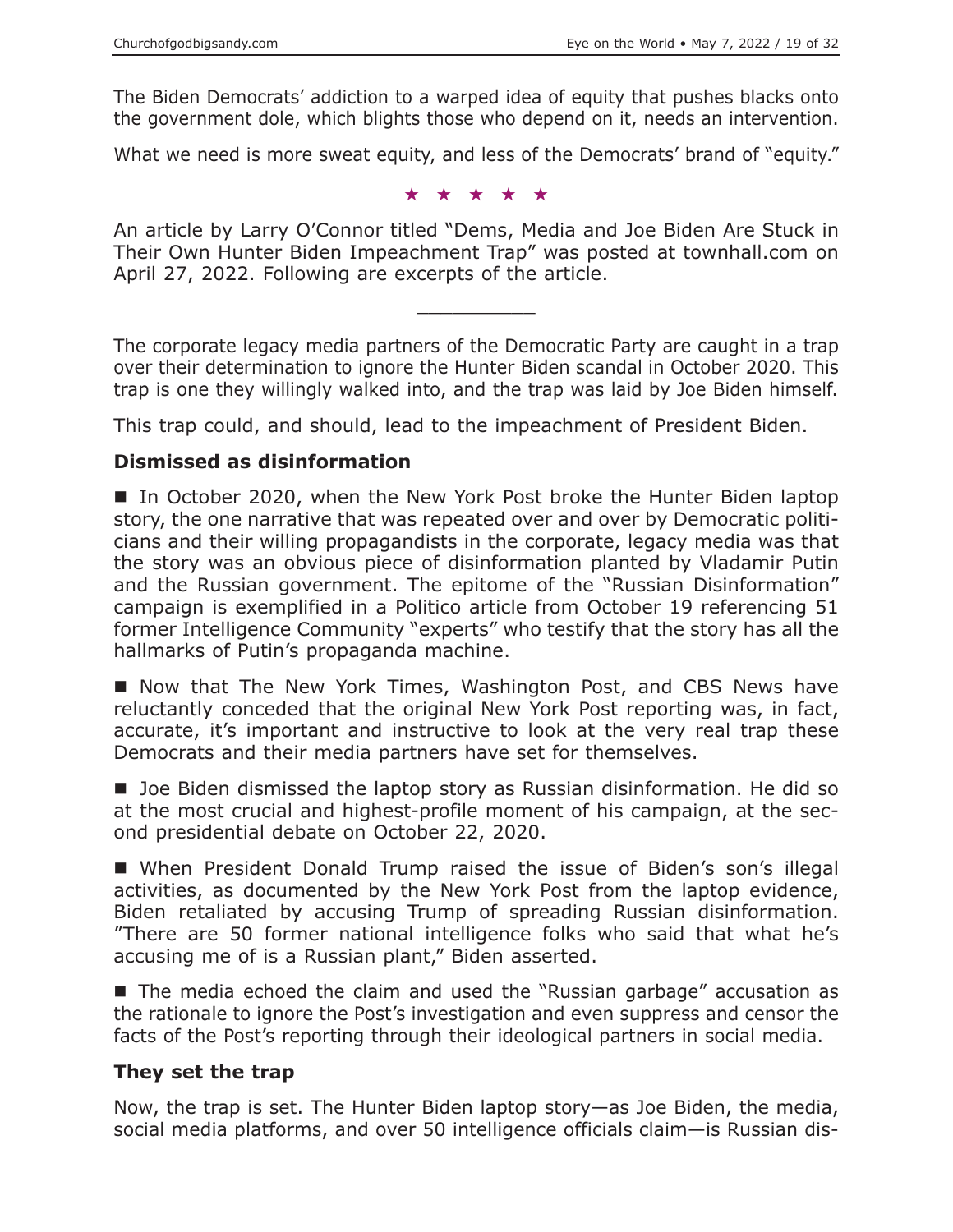information. Putin and his cronies have injected this atrocious and damaging lie to thwart Biden's chances and help his pal, Trump. That's their theory.

The only way the Russian Disinformation theory works is if you accept that the laptop story is so damaging, so atrocious, such a death blow, that if it were allowed to be reported and disseminated, Biden would be basically disqualified from the presidency.

That sort of makes sense, doesn't it? I mean, why would Putin and the Russians waste their time spreading a bunch of outrageous lies about Hunter Biden if those lies don't deliver the "kill shot" to Biden's campaign?

■ Biden's behavior in demanding that the media silence and censor the story actually props up this narrative. If the story wasn't so incredibly damaging and disqualifying, why would Biden, the Democrats, and their media partners insist on the extraordinary and unprecedented call for outright censorship of the investigative report?

Clearly, the takeaway was that Putin wanted to stop Biden at all costs, so he invented the most horrific and campaign-destroying piece of propaganda that would surely end Biden's hopes in the final weeks of the 2020 election.

The only rationale for Biden demanding the laptop story be censored is that he and his campaign and his media pals recognized just how bad the story was and that if the story were to be disseminated, the election would be lost, and Trump would be re-elected.

#### **But story is true**

So, here's the thing—the story is true. It isn't Russian disinformation. It isn't an invented piece of propaganda meant to kill Biden's campaign.

Now, they are trapped.

They can't "circle back" and suggest that the story isn't really a big deal. Or that it's only a personal matter for the president's son to deal with but doesn't involve the president. Or that crimes may have been committed, but nothing so serious as to jeopardize Biden's presidency.

Nope. No way. They can't have it both ways.

Their extraordinary and outrageous behavior when the story first broke has now become their own impeachment trap that they can't get out of. Putin would not have invented propaganda that wasn't damaging or consequential. Why would he bother?

No, if the Russians were going to invent disinformation and attempt to infiltrate the American news cycle with it, they were going to make sure that for their troubles, they'd get a pretty effective result from it.

The media's embrace of censorship under the guise of "Russian Disinformation" reinforces the severity and the power of the laptop story when they thought it was dirty political fiction.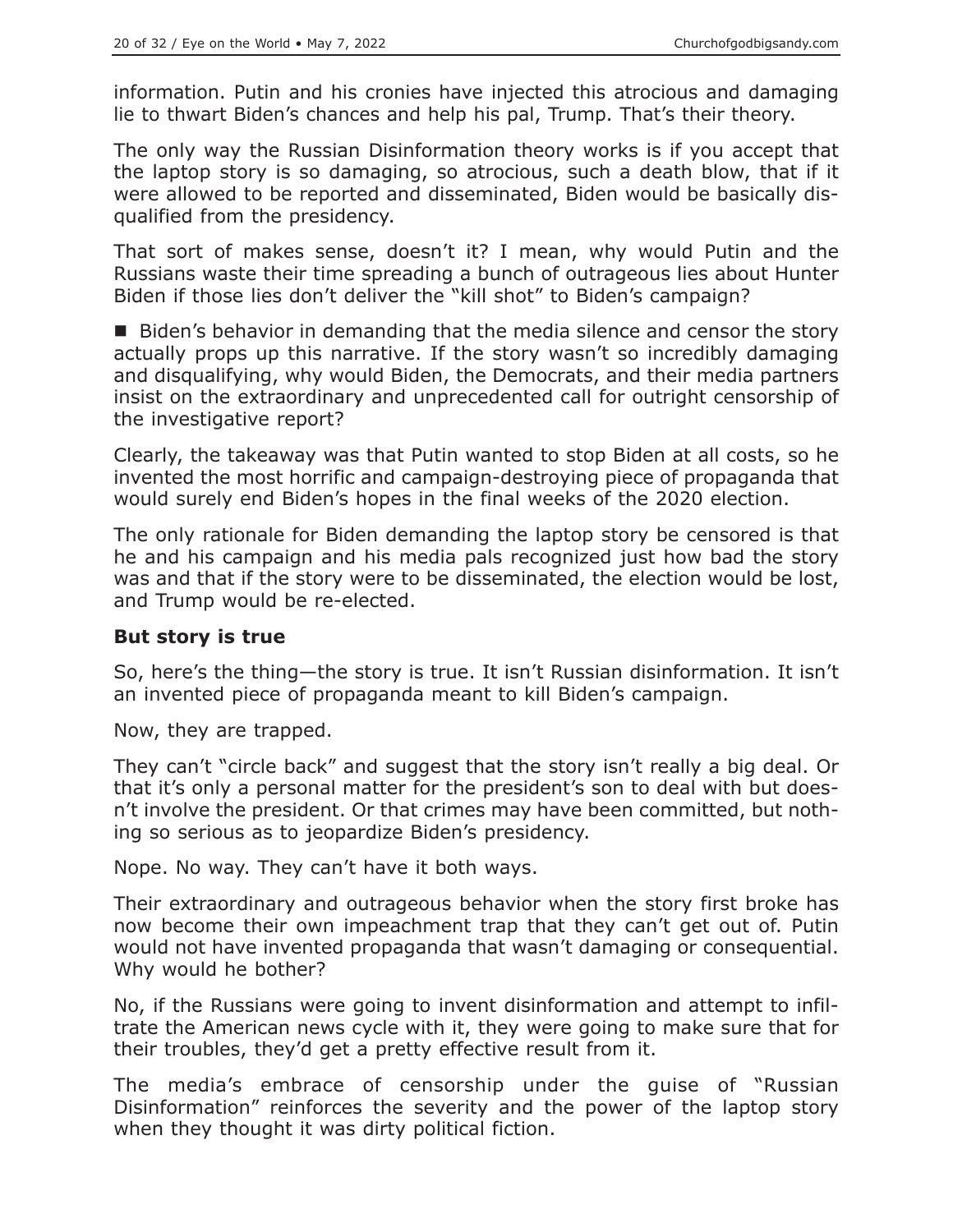Now that the story is understood to be true, the severity and power of the story are not diminished. If anything, it is amplified.

If in 2020, the story was so horrible and damaging that it would have ended Biden's chances of winning the election, then logically, it is so damaging *today* that it should end his presidency in impeachment.

★★★★★

"Eye on the World" comment: The following headlines are about articles that involve the United States. The articles were not posted, but the headlines give the essence of the story.

 $\overline{\phantom{a}}$  , where  $\overline{\phantom{a}}$ 

**Comments about abortion**

■ Looking back to April 2022, an article by Katie Daviscourt titled "Colorado to Allow Unrestricted Abortion Access for Entire Pregnancy" was posted at thepostmillennial.com on April 5, 2022.

■ An article by James Anthony titled "Connecticut Signs On as Abortion 'Sanctuary State' " was posted at thepostmillennial.com on April 30, 2022.

■ An article by Libby Emmons titled "AOC Spreads Disinformation About Texas Pro-Life Law" was posted at thepostmillennial.com on May 2, 2022.

 A Reuters article by Jeffrey Dastin titled "Amazon to Reimburse U.S. Employees Who Travel for Abortions, Other Treatments" was posted at reuters. com on May 2, 2022.

#### **Politico leaks SCOTUS abortion draft**

■ An article by Josh Gerstein and Alexander Ward titled "Supreme Court Has Voted to Overturn Abortion Rights, Draft Opinion Shows" was posted at politico.com on May 2, 2022.

■ An article by Kelly McBride titled "Politico's Supreme Court Leak Leaves Some Lingering Ethics Questions" was posted at poynter.org on May 2, 2022.

■ An article by Ryan Saavedra titled "Leak of SCOTUS Draft on Roe V. Wade Stuns Nation: 'This Leak Is the Gravest, Most Unforgivable Sin' " was posted at dailywire.com on May 2, 2022.

■ An article by Mary Margaret Olohan titled "Abortion Supporters Leaked Supreme Court Draft to Intimidate the Court, Pro-Life Advocates Say" was posted at dailywire.com on May 2, 2022.

 An article by Zach Jewell titled "Chief Justice Roberts 'Likely' to Order Investigation of SCOTUS Leak: Report" was posted at dailywire.com on May 3, 2022.

■ An article by Dillon Burroughs titled "Legendary NFL Coach [Tony Dungy] Challenges Sen. Warnock's 'Pro-Choice Pastor' Support of Abortion Following SCOTUS Leak" was posted at dailywire.com on May 3, 2022.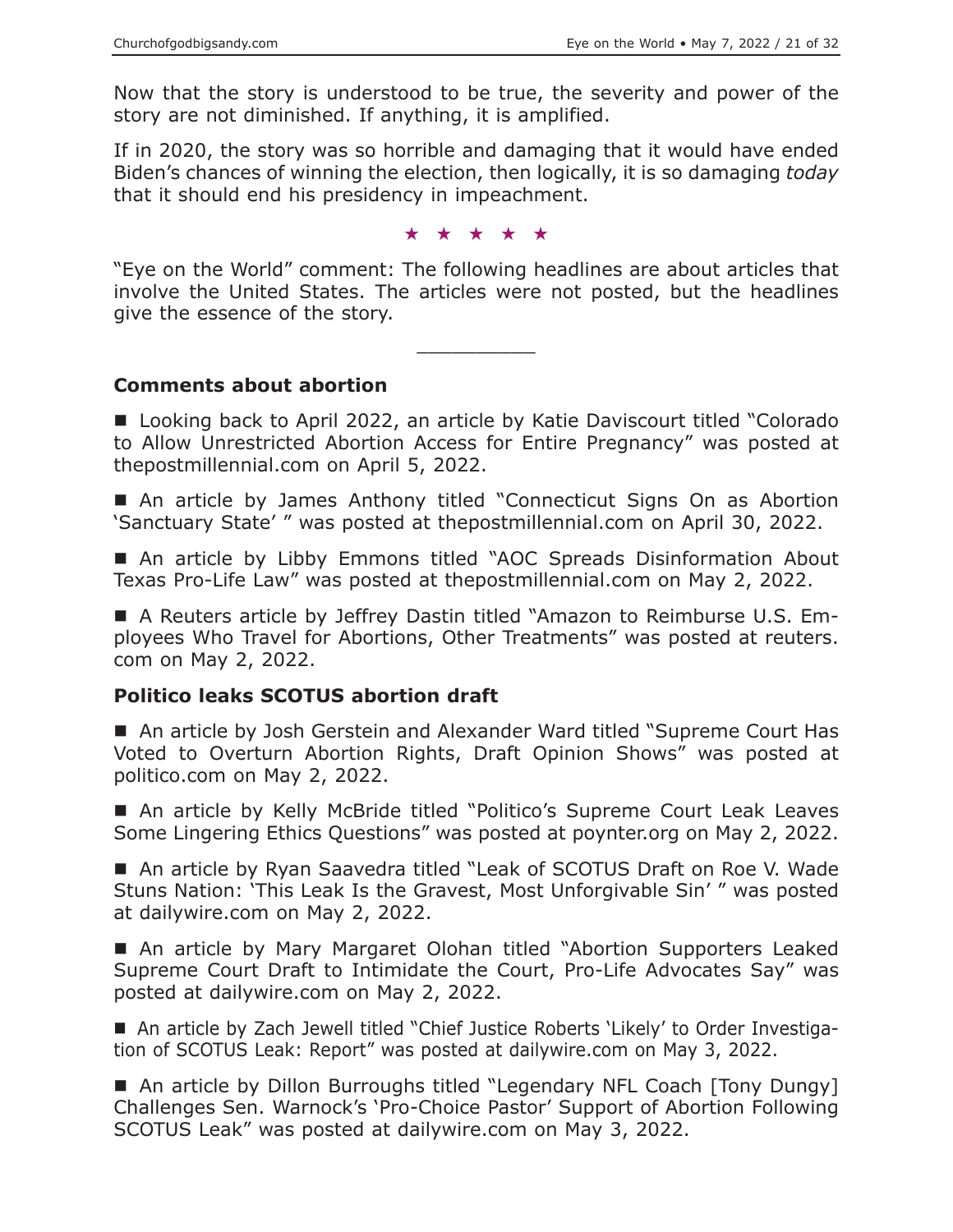## **Pack the Supreme Court to keep abortion?**

■ Looking back to April 2021, an article by Krishnadev Calamur titled "Democrats Unveil Long-Shot Plan to Expand Size of Supreme Court From 9 to 13" was posted at npr.org on April 15, 2021.

■ An article by Victor Nava titled "[Ilhan] Omar Leads Calls for Court-Packing After Draft Opinion in Abortion Case Leaks" was posted at washingtonexaminer.com on May 3, 2022.

#### **Eliminate Senate filibuster to keep abortion?**

■ Looking back to April 2021, an article by Thomas Jipping titled "Ending the Filibuster: A Power Grab by the 'Slimmest Majority' " was posted at heritage. org on April 1, 2021.

■ An article by Jordain Carney titled "Manchin Backs Filibuster Amid Calls to Codify Abortion Rights" was posted at thehill.com on May 3, 2022.

■ An article by Alayna Treene titled "Democrats Lack Votes to End Filibuster for Abortion Protections [Thanks to Joe Manchin and Kyrsten Sinema]" was posted at axios.com on May 3, 2022.

#### **New information governance board**

■ Looking back to March 2019, an article by Nina Jankowicz titled "If the West Wants to Combat Fake News, It Should Look to Eastern Europe" was posted at conversationalist.org on March 22, 2019.

■ Looking back to November 2019, an article by Nina Jankowicz titled "How to Defeat Disinformation" was posted at foreignaffairs.com on Nov. 19, 2020.

■ Looking back to April 2021, a podcast by Alyssa Milano (with Nina Jankowicz as a guest) titled "Disinformation and Misogyny Online With Nina Jankowicz" was posted at 'Alyssa Milano: Sorry Not Sorry' on April 19, 2021. Listeners can hear Jankowicz describe her views about the dangers of social media, conspiracy theories, the 'insurrection,' limitations concerning freedom of speech, the need for regulation and the need for reporting infractions.

■ An article by Spencer Brown titled "Biden's Disinformation Board Is Led by Woman [Nina Jankowicz] Who Thought Hunter's Laptop Was Russian Disinfo" was posted at townhall.com on April 28, 2022.

■ An article by Melissa Koenig titled "Revealed: Biden's New Disinformation Czar [Nina Jankowicz] Shared Misleading Tweets About Covid Masks, Claimed Trump Presidency Would 'Embolden ISIS' and Praised British Spy Behind the Debunked Russian Dossier—But She Still Hasn't Apologized" was posted at dailymail.co.uk on April 30, 2022.

■ An article by Steve Hilton titled "The White House Can't Imagine Why Americans Would Fear Their Dystopian Disinformation Board Led by a Far-Left Mary Poppins' Impersonator; But After the Truth About Covid, Russia and Hunter Biden Was Suppressed, How Can We Trust Them?" was posted at dailymail.co.uk on May 2, 2022.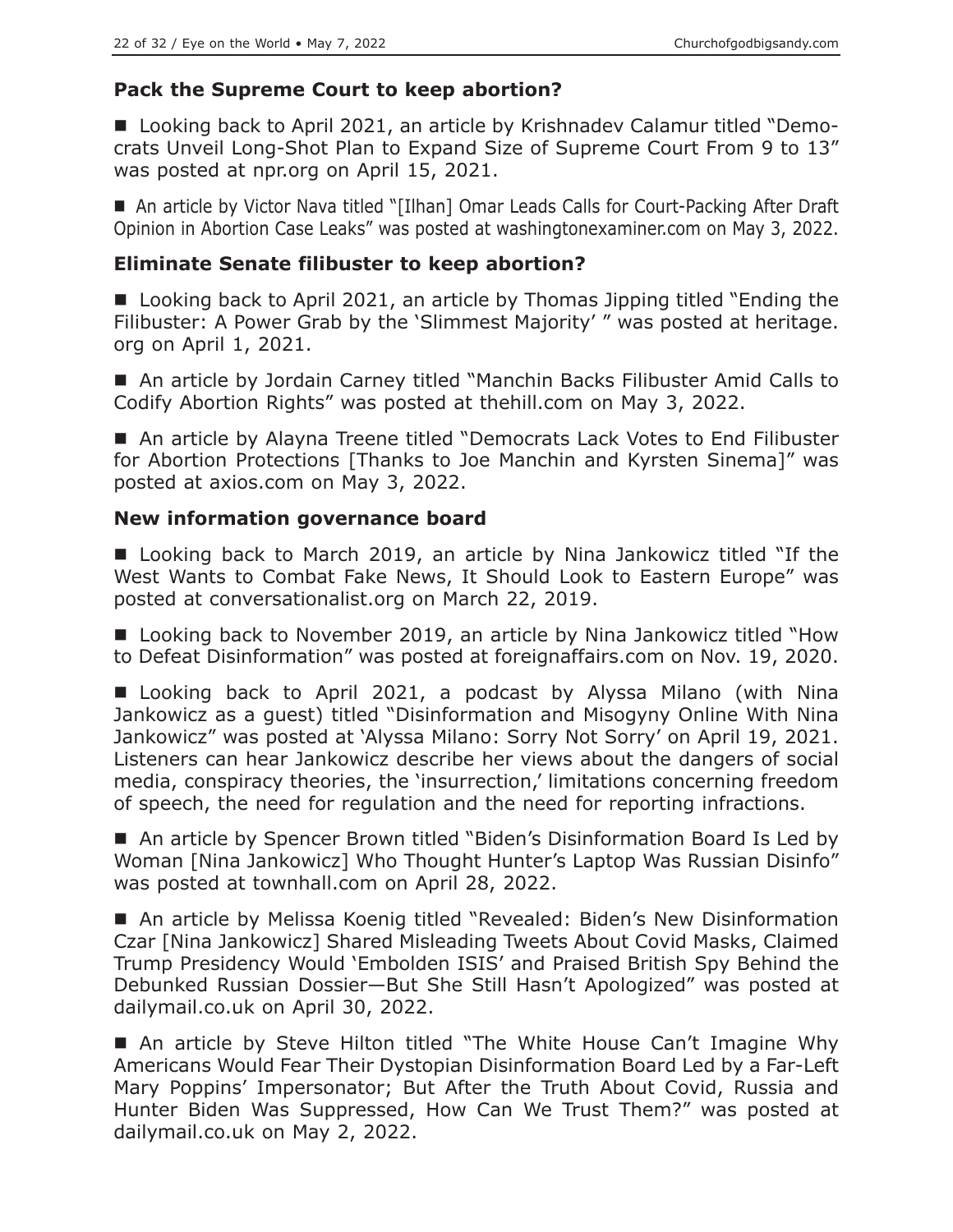■ An article by Scott Whitlock titled "Don't Mention 'Disinformation': Networks Bury Biden's Orwellian New Board" was posted at newsbusters.org on May 2, 2022.

 An article by Henry Rodgers titled "House Republicans Introduce Legislation to Defund Biden's Disinformation Board" was posted at dailycaller.com on May 3, 2022.

#### **Comments about Hunter Biden and family**

■ Looking back to March 2022, an article by Staff titled "The Hunter Biden Story Was Always About Joe's Corruption" was posted at maciverinstitute. com on March 18, 2022.

■ An article by Derek Hunter titled "The Only People More Corrupt Than Joe Biden Are the Journalists Covering Him" was posted at townhall.com on April 28, 2022.

■ An article by Jeff Poor titled "Schweizer: Independent Counsel Needed to Investigate Hunter Biden" was posted at breitbart.com on May 1, 2022.

#### **Comments about investigation by John Durham**

■ Looking back to February 2022, an article by Jonathan Turley titled "Durham Probe Proves Some Media Would Rather Ignore a Major Story Than Expose Their Role in Covering It Up" was posted at foxnews.com on Feb. 16, 2022.

 An article by Margot Cleveland titled "Emails Surface More Evidence Hillary Clinton Paid for Anti-Trump Disinformation Operation" was posted at thefederalist. com on April 29, 2022.

■ An article by Brooke Singman titled "Clinton Campaign Seeks to Block Durham Access to Perkins Cole Documents" was posted at foxnews.com on April 29, 2022.

 An article by John Solomon titled "Durham Unmasks Alliance Between Media, Democrat Dirt Digger That Triggered False Russia Story" was posted at justhenews.com on April 30, 2022.

■ An article by Margot Cleveland titled "Why the Hillary Clinton Campaign Can't Hide 38 Documents From the Special Counsel" was posted at thefederalist.com on May 2, 2022.

#### **Comments about Elon Musk and Twitter**

■ An article by Corin Faife titled "Conservative Twitter Accounts Got Boost in Followers After Musk Acquisition, Data Shows [Conservatives Gaining 17,000 and Leftists Losing 6,000]" was posted at theverge.com on April 27, 2022.

■ An article by John Daniel Davidson titled "Incensed by Elon Musk's Twitter Takeover, the Left Won't Even Pay Lip Service to Free Speech" was posted at thefederalist.com on April 29, 2022.

■ An article by Julio Rosas titled "CNN Analyst [David Zurawik]: America Is 'Headed to Hell' With Elon Musk Buying Twitter" was posted at townhall.com on May 2, 2022.

#### **Comments about free speech**

■ An article by Jordan Boyd titled "Democrats Have Been Making Open War on Free Speech Since the Obama Era" was posted at thefederalist.com on April 28, 2022.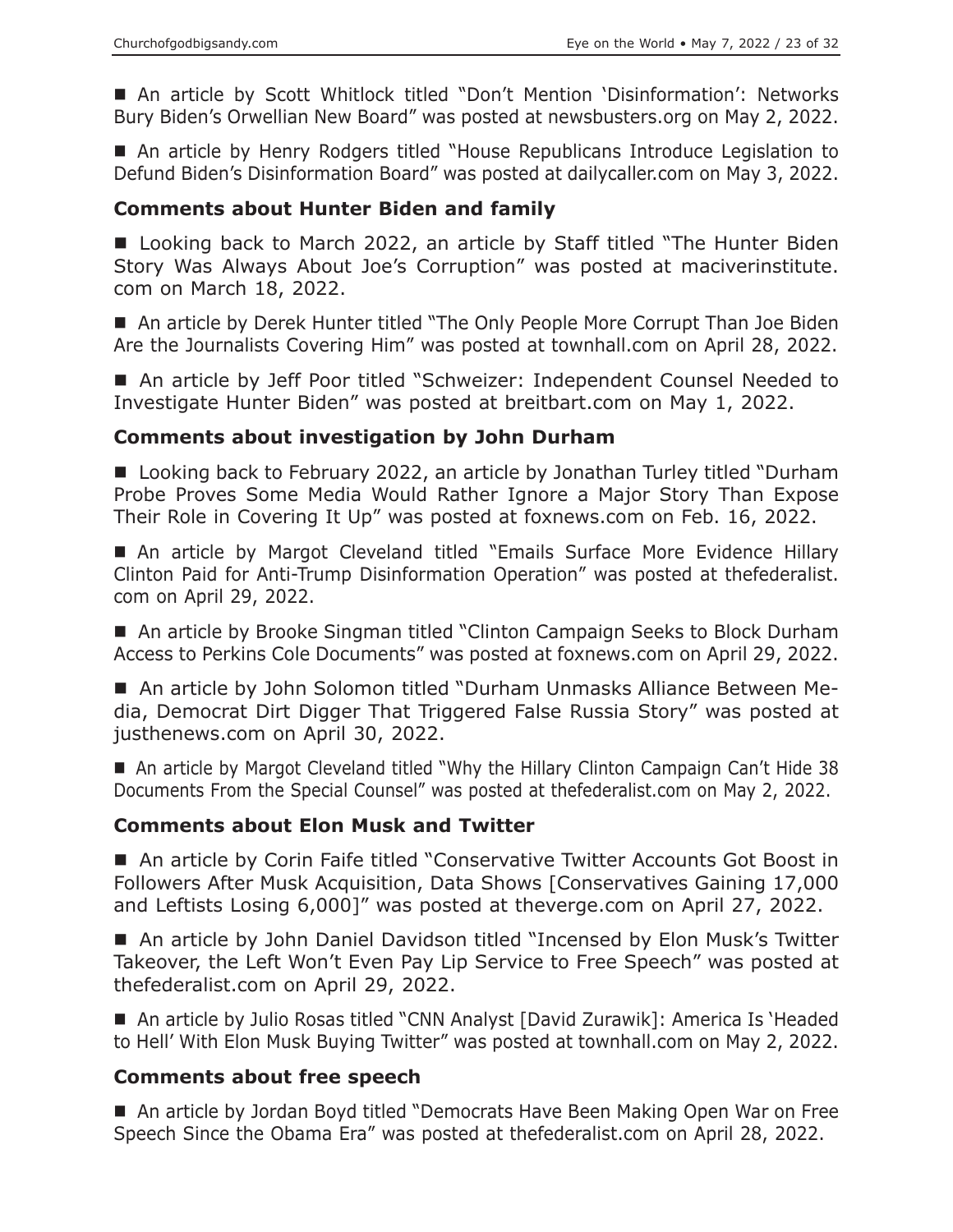#### **Comments about government and corporate snooping**

 An article by Arjun Singh titled "FBI Conducted Millions of Warrantless Searches of Americans' Data in 2021: Report" was posted at nationalreview.com on April 29, 2022.

■ An article by Nikki Schwab titled "The FBI May Have Conducted as Many as 3-4 Million Searches of Americans' Electronic Data Without a Warrant Last Year" was posted at dailymail.co.uk on April 29, 2022.

#### **Comments about government and corporate censorship**

■ An article by Katie Pavlich titled "If You Thought Censorship on Covid Was Bad, Something Worse Is Coming [As Politicians Now Focus on the Green New Deal]" was posted at townhall.com on April 29, 2022.

#### **Fossil fuel—Biden's plan from day 1**

■ Looking back to March 2022, an article by Staff titled "[Journalist Dan] Bongino: Destruction of U.S. Fossil Fuel Has Been Biden Administration's 'Energy Suicide Plan' Since Day 1" was posted at foxnews.com on March 12, 2022.

#### **Fossil fuel—denying America energy independence**

 An article by Spencer Brown titled "Rather Than Just Blaming Putin, Europe Is Building Gas Pipelines" was posted at townhall.com on April 29, 2022.

■ An article by Landon Mion titled "U.S. Suffers Decline in Natural Gas Production Growth as Countries Seek Russian Alternative" was posted at foxbusiness.com on May 2, 2022.

#### **Comments about electric vehicles**

■ Looking back to April 2020, an article by Sean O'Kane titled "Ford and Lincoln Cancel Rivian-Powered Electric Vehicle Due to the Pandemic" was posted at theverge.com on April 28, 2020.

■ An article by Pras Subramanian titled "Amazon, Ford Hit by Massive Losses on Rivian Investments" was posted at yahoo.com on April 29, 2022.

■ An article by Bethany Blankley titled "North America's First Industrial Scale eFuels Facility to Be Built in [Bay City] Texas [Just South of Houston]" was posted at justthenews.com on April 30, 2022.

#### **Inflation**

■ An article by Guy Benson titled "Schumer: Let's Face It, the Only Way to Solve Inflation Is to . . . Raise Taxes" was posted at townhall.com on April 28, 2022.

■ An article by Ben Zeisloft titled "Biden Canceling Student Debt Would Cause Even More Inflation, Expert Warns" was posted at dailywire.com on April 29, 2022.

■ An article by Sharon Terlep titled "Americans Are Showing Inflation Fatigue, and Some Companies See a Breaking Point" was posted at wsj.com on May 1, 2022.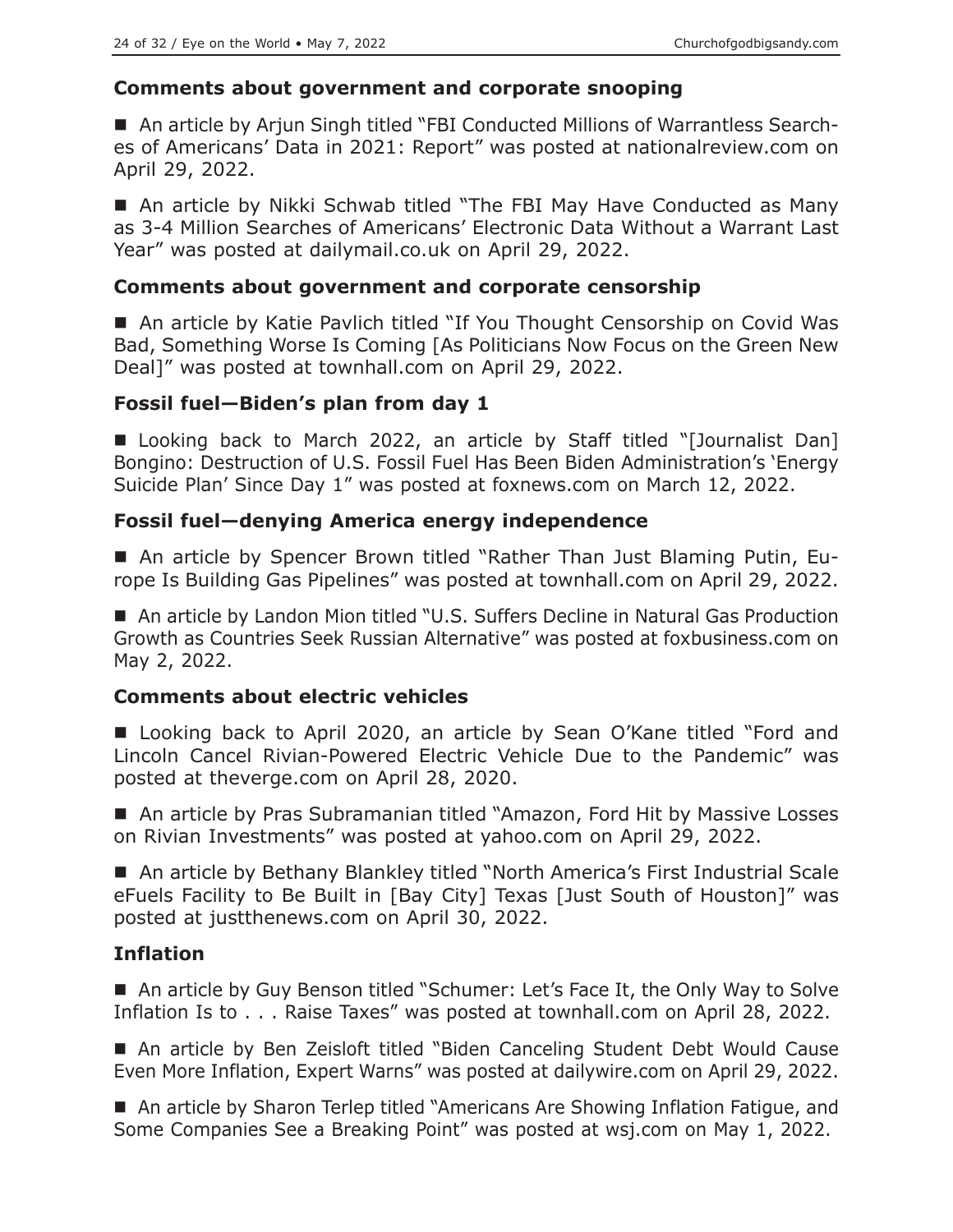■ An article by Talal Ansari titled "Food Banks Are Serving More People Again as Inflation Squeezes Budgets" was posted at wsj.com on May 2, 2022.

■ An article by Joseph Curl titled "Gas Prices Up Nearly 80% Since Biden Took Office" was posted at dailywire.com on May 2, 2022.

■ An article by Zachary Halaschak titled "Housing Affordability Near Worst on Record as Fed Battles Inflation" was posted at washingtonexaminer.com on May 2, 2022.

#### **Government taxation**

■ An article by William Haupt III titled "Biden Proposes Largest Tax Increase Since LBJ" was posted at thepoliticalinsider.com on May 2, 2022.

#### **Chip shortage**

■ An article by Asa Fitch titled "Global Chip Shortage's Latest Worry: Too Few Chips for Chip-Making" was posted at wsj.com on May 3, 2022.

#### **Canceling student debt**

■ An article by Chuck Ross titled "Ilhan Omar [With a \$174,000 Salary] Wants Taxpayers to Pay Off Her Student Loans; Her Husband Could Do That With His Vineyard Earnings" was posted at freebeacon.com on April 29, 2022.

#### **Illegal immigration and Title 42**

■ An article by James Levinson titled "Top Honduran Official Says Mass Migration to U.S. 'Possible' When Titled 42 Ends, Stresses Economic Help" was posted at foxnews.com on May 1, 2022.

■ An article by Bethany Blankley titled "Texas Forced to Increase Border Security Spending by \$500 Million as Biden Title 42 Changes Loom" was posted at thepoliticalinsider.com on May 2, 2022.

#### **Illegal immigration**

■ Looking back to April 2022, an article by John Binder titled "[North Carolina Republican] Thom Tillis and [Illinois Democrat] Dick Durbin Push to Revive Amnesty for Illegal Aliens Amid Biden's Mass Migration at Border" was posted at breitbart.com on April 7, 2022.

■ An article by John Binder titled "Report: Biden's Open Border Ensures Democrats' Amnesty for Illegal Aliens Has 'Zero' Chance in Congress" was posted at breitbart.com on May 1, 2022.

 An article by John Binder titled "[Louisiana Republican] Clay Higgins: DHS Chief Mayorkas Carrying Out 'Insidious Agenda' to Transform America With Illegal Immigration" was posted at breitbart.com on April 29, 2022.

 An article by Nick Monroe titled "1.9 Million Illegal Immigrants Apprehended at U.S.-Mexico Border in 2021, at a Cost of \$10 Billion" was posted at thepostmillennial.com on April 30, 2022.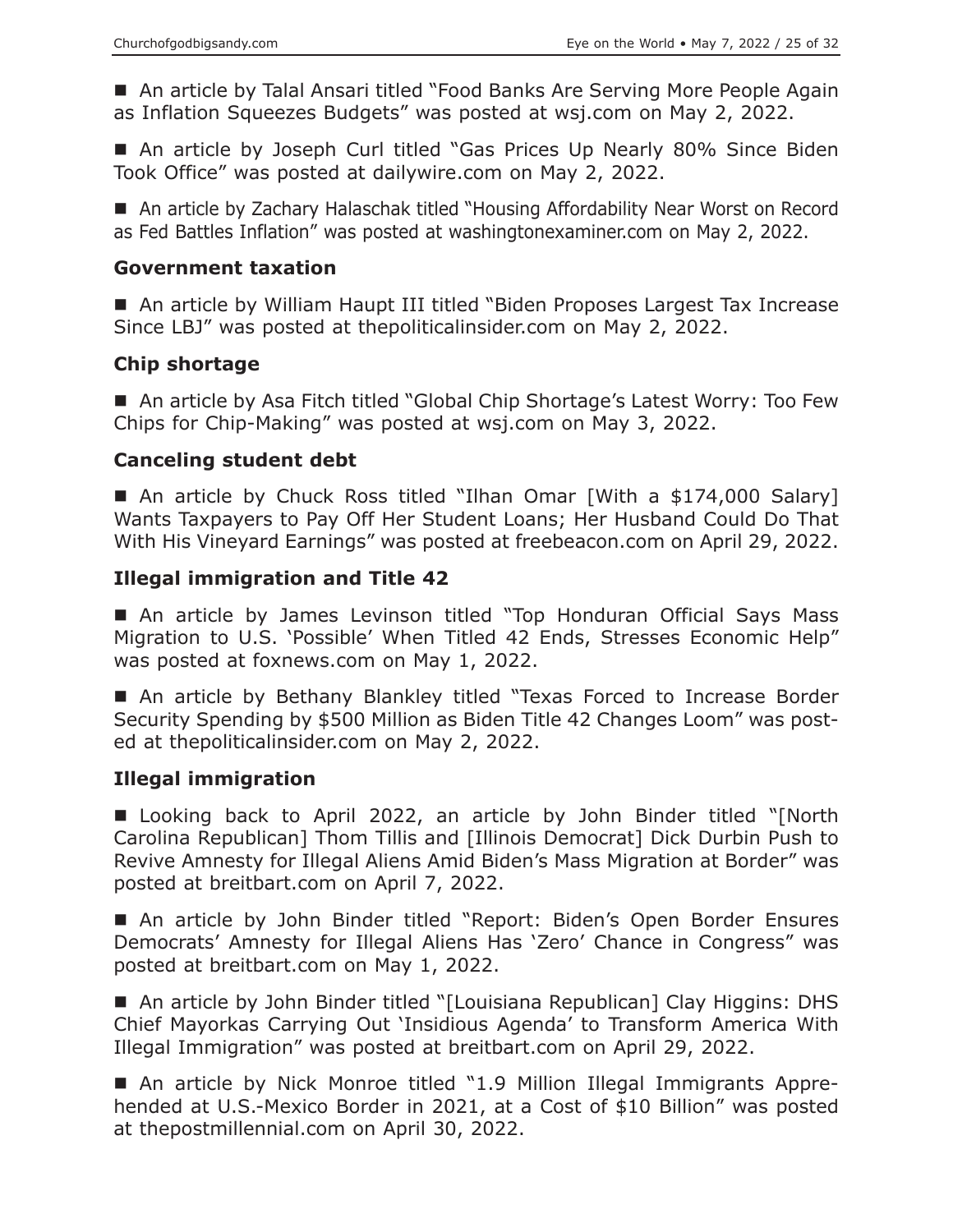■ An article by Marianne Levine, Sarah Ferris and Laura Barron-Lopez titled "Immigration Reform Withers as Democrats Descend Into Border Infighting" was posted at politico.com on May 1, 2022.

## **Truth about immigration and voting**

■ Looking back to July 2021, an article by Julio Rosas titled "There It Is: NYT Op-Ed [by Alossa Araxia Abrahamian] Gives the Game Away by Wanting to Let Non-Citizens to Vote in U.S. Elections" was posted at townhall.com on July 29, 2021.

■ Looking back to July 2021, an article by Rebecca Downs titled "NYT Guest Essay Opinion Piece [Alossa Araxia Abrahamian] Claims 'There Is No Good Reason You Should Have to Be a Citizen to Vote' " was posted at townhall.com on July 31, 2021.

#### **Comments about election news**

■ An article by Hannah Bleau titled "Dinesh D'Souza: Latest Film Contains 'Smoking Gun' on How Ballot Harvesting Manipulated the 2020 Election" was posted at breitbart.com on April 30, 2022.

■ An article by Christian Toto titled "Dinesh D'Souza's '2000 Mules': Ballot Trafficking Expose Has the Evidence; Can It Get a Hearing?" was posted at justthenews.com on April 30, 2022.

■ An article by Hannah Bleau titled " 'True the Vote's' Catherine Engelbrecht: 'Mules' Went on Routes Trafficking Ballots 'Repeatedly, Day After Day' Ahead of the 2020 Election" was posted at breitbart.com on April 30, 2022.

 An article by Cameron McWhirter and Alexa Corse titled "Grand Jury Is Selected in Trump [Initiated] Election-Interference Probe in Georgia" was posted at wsj.com on May 2, 2022.

#### **Comments about defunding the police**

■ Looking back to March 2022, an article by T.W. Starr titled "Has 'Defund the Police' Turned Into 'Refund the Police' in 2022?" was posted at ktbs.com on March 17, 2022.

#### **Comments about excessive violent crime**

■ An article by Rachel Uranga titled "Violent Crime and Verbal Abuse at Union Station Have Become Unbearable, Some Workers Say" was posted at latimes.com on April 29, 2022.

■ An article by Brad Hamilton titled "2,000 Serial Killers in U.S., Says Man [Paul Holes] Who Caught Golden State Killer [in 2016 After a 40-Year Manhunt]" was posted at nypost.com on April 30, 2022.

#### **Comments about weapons**

■ An article by Melissa Koenig titled "Texas Mom [in San Antonio] Shoots Man Dead After He Broke Into Home With Her Three Children Inside" was posted at dailymail.co.uk on May 1, 2022.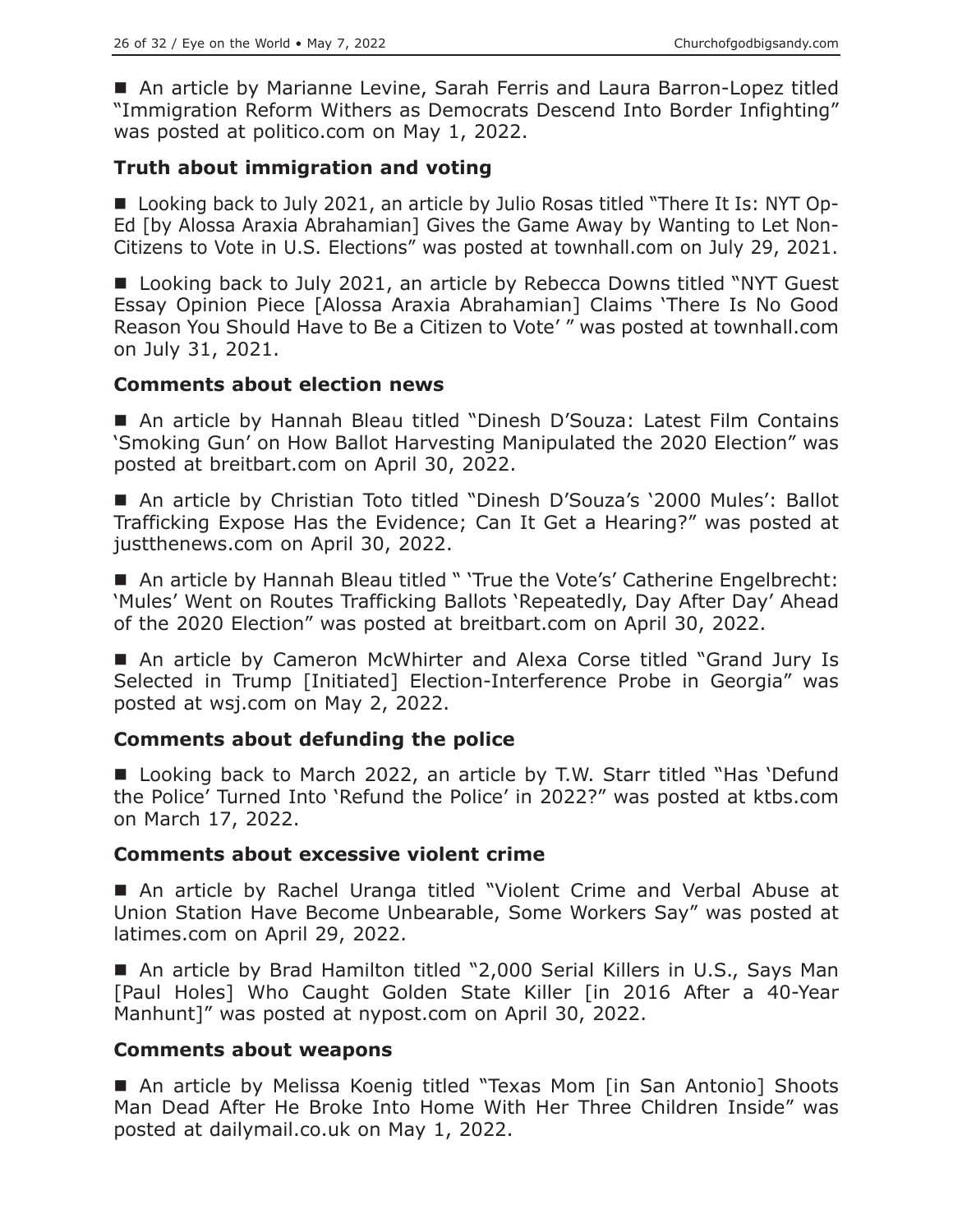## **Comments about transgenders**

 An article by Kimberly Kindy titled "Oklahoma Stakes Out New Battleground on LGBTQ Rights: Birth Certificates" was posted at washingtonpost. com on April 30, 2022.

 An article by Melissa Koenig titled "Transgender Assistant Secretary of Health 'Rachel' Levine Sparks Fury by Claiming All Pediatricians Agree on 'Gender-Affirming Care'—Despite Doctors Warning Against 'Chemical Castration' Puberty Blockers That Have Been Linked to Infertility" was posted at dailymail.co.uk on May 1, 2022.

■ An article by Paul Farrell titled "[Hempfield] Pennsylvania High School [80 Miles West of Philadelphia] Is Forced to Apologize After Students in an LGBT Club Staged a Drag Show on School Property: Veteran French Teacher Is Placed on Leave for Helping Organize the Event" was posted at dailymail. co.uk on May 1, 2022.

## **Florida passes anti-grooming bill**

■ Looking back to March 2022, an article by DeClan Leary titled "Florida's Anti-Grooming Bill [Grooming Is Building an Emotional Relationship of Trust With a Child to Manipulate or Exploit Them]" was posted at theamericanconservative.com on March 12, 2022.

■ An article by Bill D'Agostino titled "Study: Media 12 Times More Likely to Use Dems 'Don't Say Gay' Label for New Florida Law" was posted at newsbusters.org on April 28, 2022

 An article by Warner Todd Huston titled "Disney Exec Geoff Morrell, Who Crafted the Response to Florida's Parental Rights Law, Resigns After 3 Months on the Job" was posted at breitbart.com on April 29, 2022.

#### **Florida dismantles Disney's special tax status**

■ An article by Stuart Shapiro titled "DeSantis's Attack on Disney Will Likely Fail and That's Probably Okay With Him" was posted at thehill.com on May 2, 2022.

#### **Positive reaction toward Florida**

■ An article by Nathanael Blake titled "Florida Must Hold Disney Accountable Because Nobody Else Can" was posted at thefederalist.com on April 26, 2022.

■ An article by Hannah Bleau titled "Survey: Majority Support Anti-Groomer Laws Like Florida's Parental Rights in Education Law" was posted at breitbart. com on April 30, 2022.

■ An article by Ben Zeisloft titled "Report: Florida Ending Disney's Special Privileges Has Other Woke CEOs Scared" was posted at dailywire.com on May 2, 2022.

#### **Negative reaction toward Florida**

■ An article by James Gordon titled "Arkansas GOP Governor [Asa Hutchinson] Slams Ron DeSantis for His Ongoing Spat With Disney Over Florida's 'Don't Say Gay' Bill, Saying 'It's a Mistake to Go After Businesses Because We Disagree With What They Said' " was posted at dailymail.co.uk on May 1, 2022.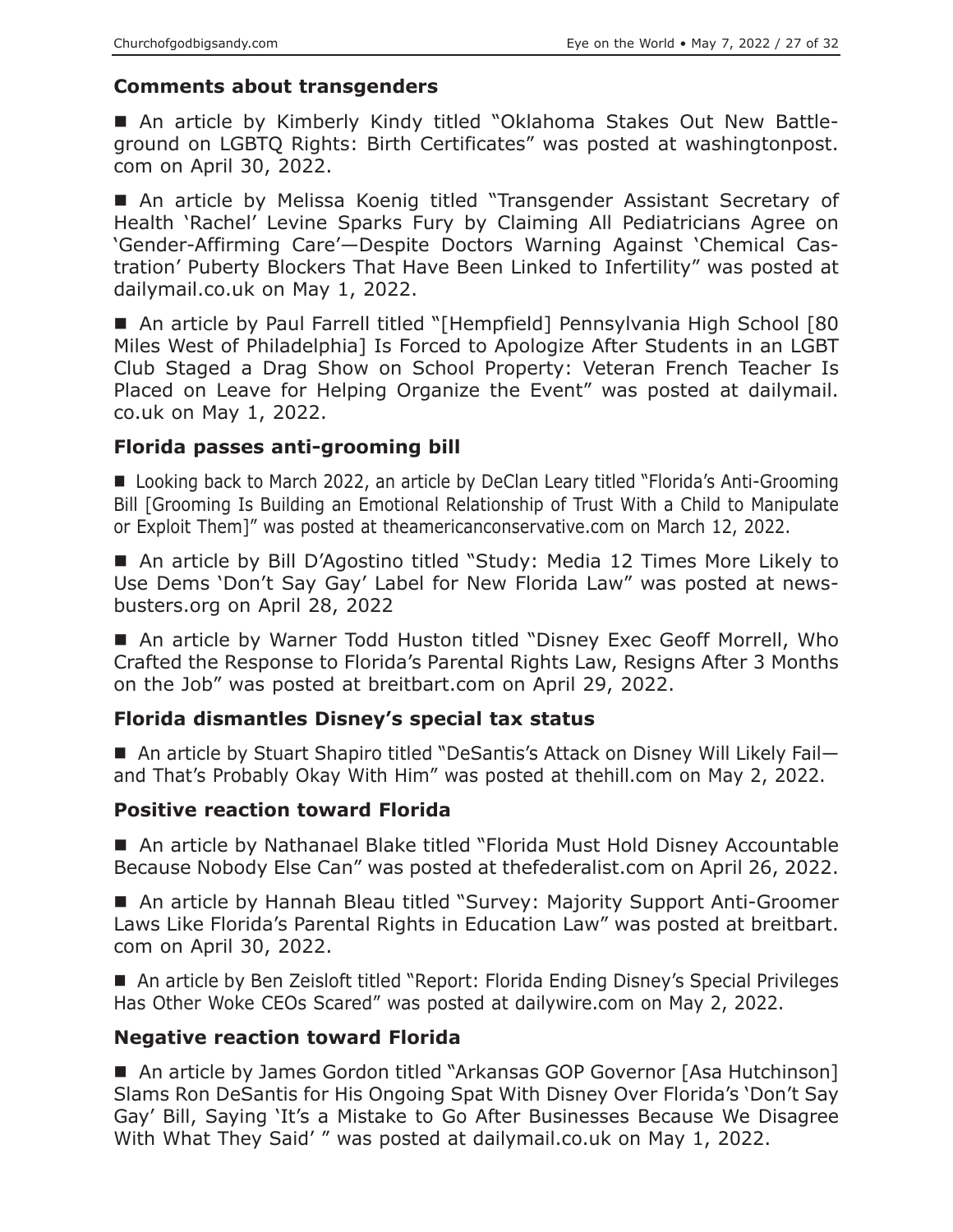## **Kids programming to rival Disney**

■ Looking back to March 2022, an article by Jarryd Jaeger titled " 'Daily Wire' [News Outlet] Launches Kids Programming to Rival Disney" was posted at thepostmillennial.com on March 30, 2022.

## **Remembering when Disney fired Gina Carano**

■ An article by Katie Jerkovich titled " 'The Mandalorian' Star Bill Burr Says Gina Carano's Firing Wasn't a 'Fair Move' and 'Liberals [Unintentionally] Proved Her Point' " was posted at dailywire.com on May 1, 2022.

■ Looking back to February 2021, an article by Ryan Saavedra titled "Disney Fires Actress Gina Carano After Post Comparing Hating Someone Over Politics to Nazi Germany" was posted at dailywire.com on Feb. 11, 2021.

■ Looking back to February 2021, an article by Emily Zanotti titled "Gina Carano Speaks on Disney Firing; 'Everyone Is Afraid of Losing Their Job' " was posted at dailywire.com on Feb. 21, 2021.

■ Looking back to October 2021, an article by Jeremy Fuster titled "Fired 'Star Wars' Actress Gina Carano Kicks Off Post 'Mandalorian' Project With the Daily Wire" was posted at thewrap.com on Oct. 12, 2021.

■ Looking back to March 2022, an article by Hank Berrien titled " 'Protect the Kids at All Costs': Gina Carano Salutes Daily Wire's New Kids Programming" was posted at dailywire.com on March 31, 2022.

#### **Comments about Winsome Sears**

■ Looking back to April, an article by Ian Hanchett titled "[Winsome] Sears: The Rich Already Get to Decide What Their Kids Are Taught, Everyone Else Should Have That Power" was posted at breitbart.com on April 12, 2022.

#### **Comments about racism and white supremacy**

■ An article by Brianna Lyman titled "[Author] Shaun King: Elon Musk Buying Twitter Is Racist" was posted at dailycaller.com on April 25, 2022.

■ An article by Leonardo Briceno titled "Apple Employees Claim It's Racist to Force Them to Return to a Physical Office" was posted at thepostmillennial. com on April 30, 2022.

■ An article by Hayes Brown titled "Republicans Are Fine With Blocking Covid Funding to Keep a Racist Policy [Title 42]" was posted at msnbc.com on May 1, 2022.

■ An article by Tomas Kassahun titled "Former NBA Player [Stephon Marbury] Calls Out [ESPN Announcer] Stephen A. Smith for Being an 'Uncle Tom' [for Critical Remarks About Black Basketball Players]" was posted at blavity.com on May 2, 2022.

■ An article by Harriet Alexander titled " 'NBC Basically Saying Republicans Are Nazis': Elon Musk Slams MSNBC Host Mehdi Hasan for Saying 'America's Far-Right Wants to Give Us White Supremacy and No Democracy' " was posted at dailymail.co.uk on May 3, 2022.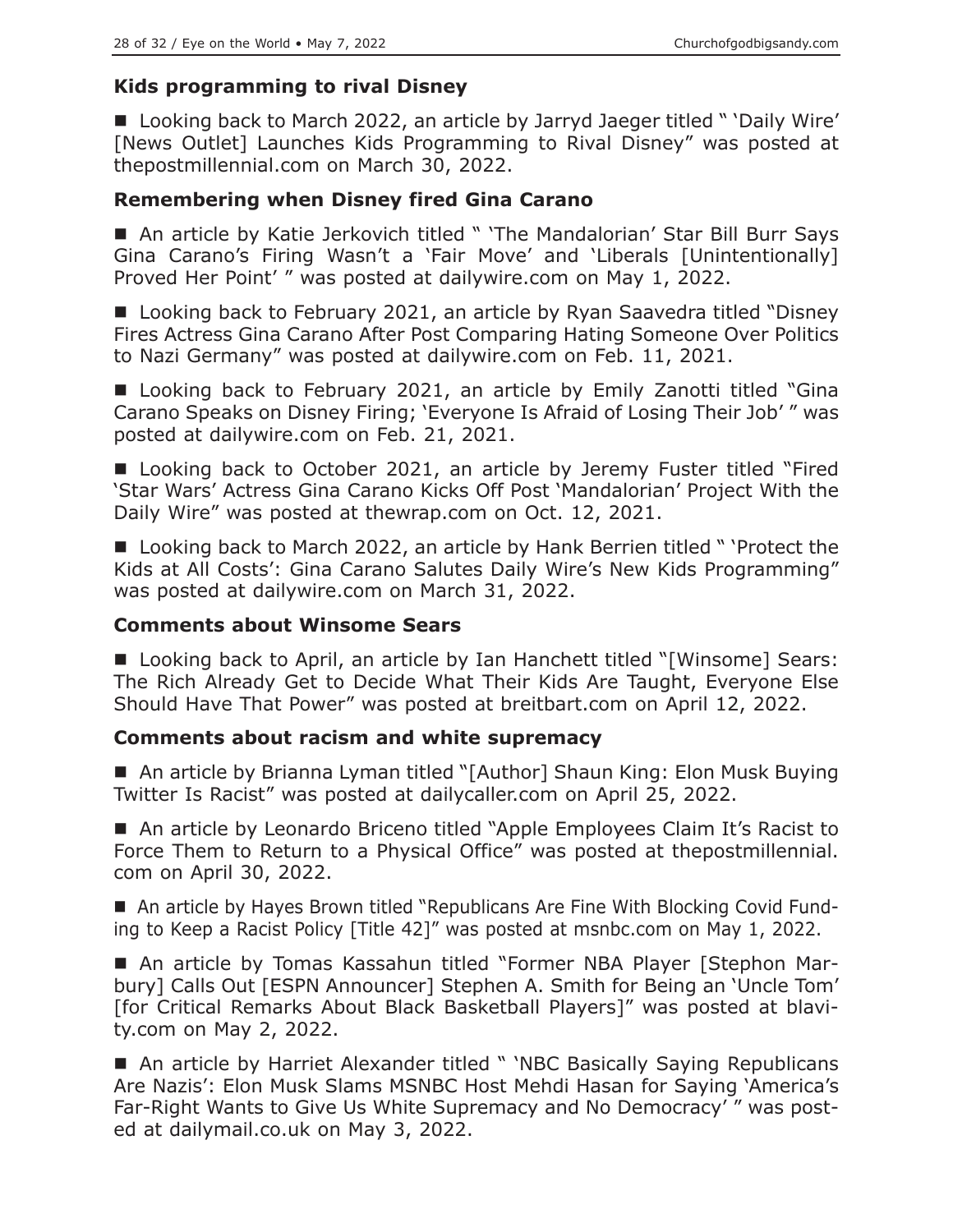## **Comments about Marxist BLM corporation**

■ An article by Jeong Park, Laura Newberry and Julia Wick titled "Police Forcibly Remove BLM-L.A. Leader, a Cal State L.A. Professor [Melina Abdullah], From Campus Mayoral Debate" was posted at latimes.com on May 1, 2022.

## **Comments about police misconduct**

■ Looking back to March 2022, an article by Paula Christian titled "Man Set Free After 28 Years in Prison Dies Before [His] Wrongful Conviction Suit Against Newport [Kentucky] Ends" was posted at wcpo.com on March 28, 2022.

■ An article by Stephen M. Lepore titled "Video Director Recalls How He Was Pulled Over by 10 Cops at Gunpoint When Hertz Mistakenly Reported His Rental Car Stolen: 100 Customers Come Forward to Sue the Firm Following Wrongful Arrests" was posted at dailymail.co.uk on May 1, 2022.

## **Comments about reparations**

■ An article by Douglas Murray titled "Reparations Aren't About Justice; They're an Act of Revenge" was posted at nypost.com on April 30, 2022.

■ An article by Adam Sabes titled "Harvard University's \$100 Million to Address Slavery Ties 'Way Too Low': 1619 Project's Nikole Hannah-Jones" was posted at foxnews.com on May 1, 2022.

## **Comments about Anthony Fauci**

■ An article by Andrea Blanco titled "So Much for 'Personal Risk!' Anthony Fauci Cozies Up to CNN Friend Don Lemon at Crowded White House Correspondents' Dinner Pre-Parties (Despite Turning Down the Actual Event Because of Covid Fears)" was posted at dailymail.co.uk on May 2, 2022.

#### **Comments about paid-covid leave**

■ An article by Jessica Bursztynsky titled "Amazon Workers Won't Get Paid for Covid Leave Anymore" was posted at cnbc.com on April 30, 2022.

## **Comments about vaccine mandates**

■ An article by Erika Edwards titled "A Major Threat to the Next Pandemic: Vaccine Hesitancy" was posted at nbcnews.com on May 2, 2022.

■ An article by Joseph Simonson titled "Biden Gives Up on Mandatory Vaccines for Migrants" was posted at freebeacon.com on May 2, 2022.

# **Comments about vaccines**

■ An article by Matthew Perrone titled "FDA Sets June Meetings on Covid Vaccines for Youngest Kids" was posted at apnews.com on April 29, 2022.

■ An article by Charmaine Jacob titled "Time for a Fourth Covid Vaccine Dose? Here's Why Medical Professionals Are Skeptical" was posted at cnbc.com on May 2, 2022.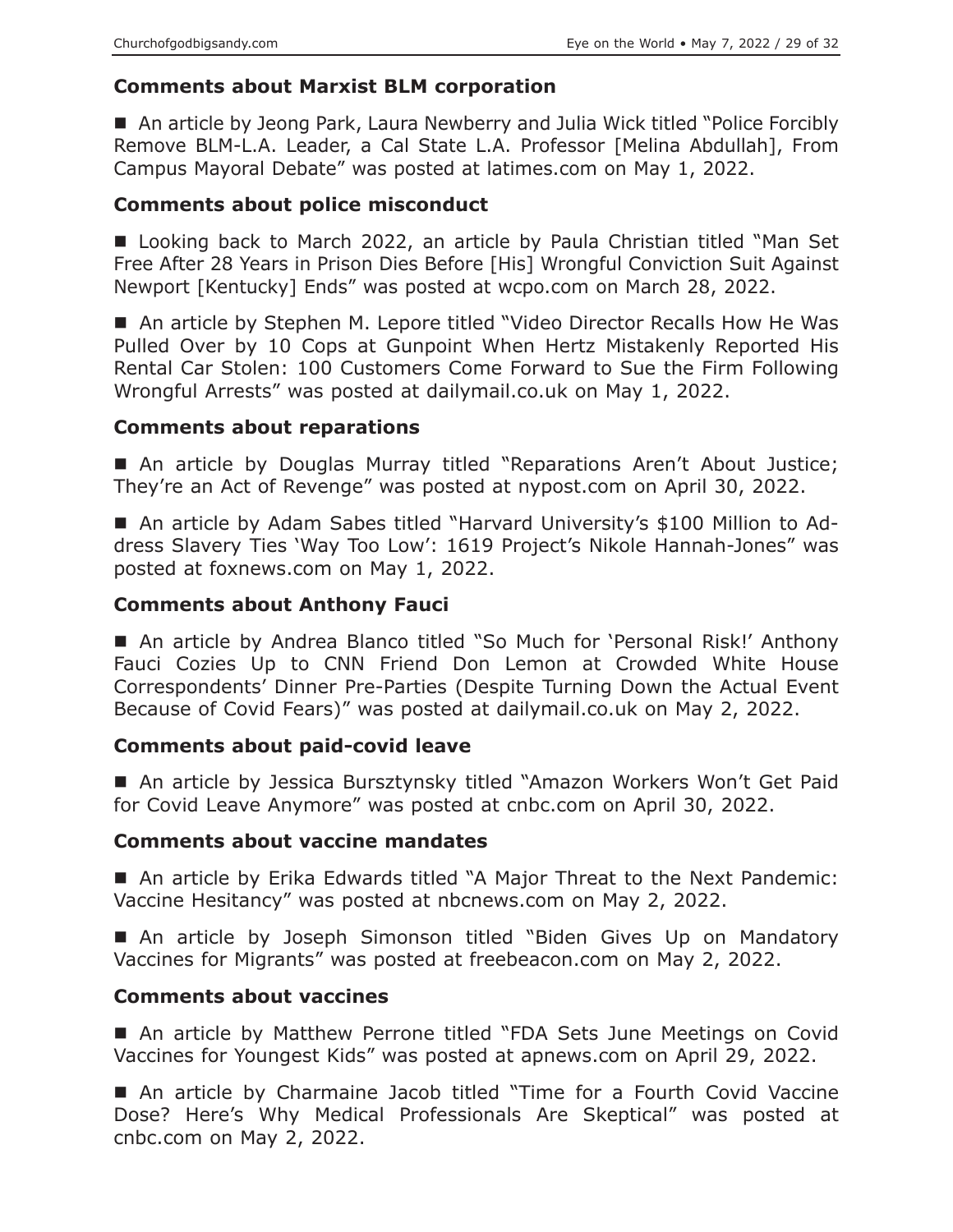#### **Comments about masks**

■ An article by Geoff Herbert titled "CDC Urges Masks in 37 New York Counties Due to High Covid Levels" was posted at ny360.com on May 1, 2022.

#### **Comments about masks in schools**

■ Looking back to March 2022, an article by Lesley McClurg titled "Some Kids Are Happy to Ditch the Mask at School, Others Struggle With the Transition" was posted at npr.org on March 27, 2022.

#### **Comments about masks for on planes**

 An article by Andrea Blanco titled " 'I Personally Think It's Too Soon to Be Removing Masks From Planes': Oprah Winfrey Slams Federal Court for Lifting Mask Mandate on Aircraft as She Reveals She Was So Fearful of Covid She Didn't Leave Her Mansion for a Year" was posted at dailymail.co.uk on May 1, 2022.

#### **Media comments about Tucker Carlson**

 An article by Dominick Mastrangelo titled "Tucker Carlson Brushes Off 20,000-Word NY Times Story Dubbing Him 'American Nationalist' " was posted at thehill.com on May 2, 2022.

#### **Media comments about Joy Reid**

■ An article by Jack Brewer titled "MSNBC's Joy Reid and All Critical Race Theory Advocates Owe Our Children an Apology" was posted at foxnews.com on May 2, 2022.

#### **Media comments about Joy Behar**

 A comment about Joy Behar titled "Joy Behar Says That Joe Biden Laughing at Jokes During the White House Correspondents' Dinner 'Shows You That He's Mentally Stable' " was posted at twitter.com on May 2, 2022.

#### **Other comments about the media**

 An article by John Hawkins titled "Is Elon Musk Correct When He Says Liberals Have Moved Far to the Left Since 2008?" was posted at culturcidal. com on April 30, 2022.

■ An article by Rebecca Downs titled "Buried in Politico Report Is Mention of How Biography on Jill Biden Fared, and the Numbers Are Catastrophic" was posted at townhall.com on April 30, 2022.

■ An article by Michael Scherer and Sarah Ellison titled "How a Billionaires Boys' Club Came to Dominate the Public Square [As World's Richest Man, Elon Musk, Attacked a Publication Owned by the World's Third Richest Man, Jeff Bezos]" was posted at washingtonpost.com on May 1, 2022.

■ An article by Christopher Jacobs titled "Jen Psaki Lied to DC Reporters About Covid Spending and Only One of Them [Rachel Cohrs of Stat News] Called Her On It" was posted at thefederalist.com on May 2, 2022.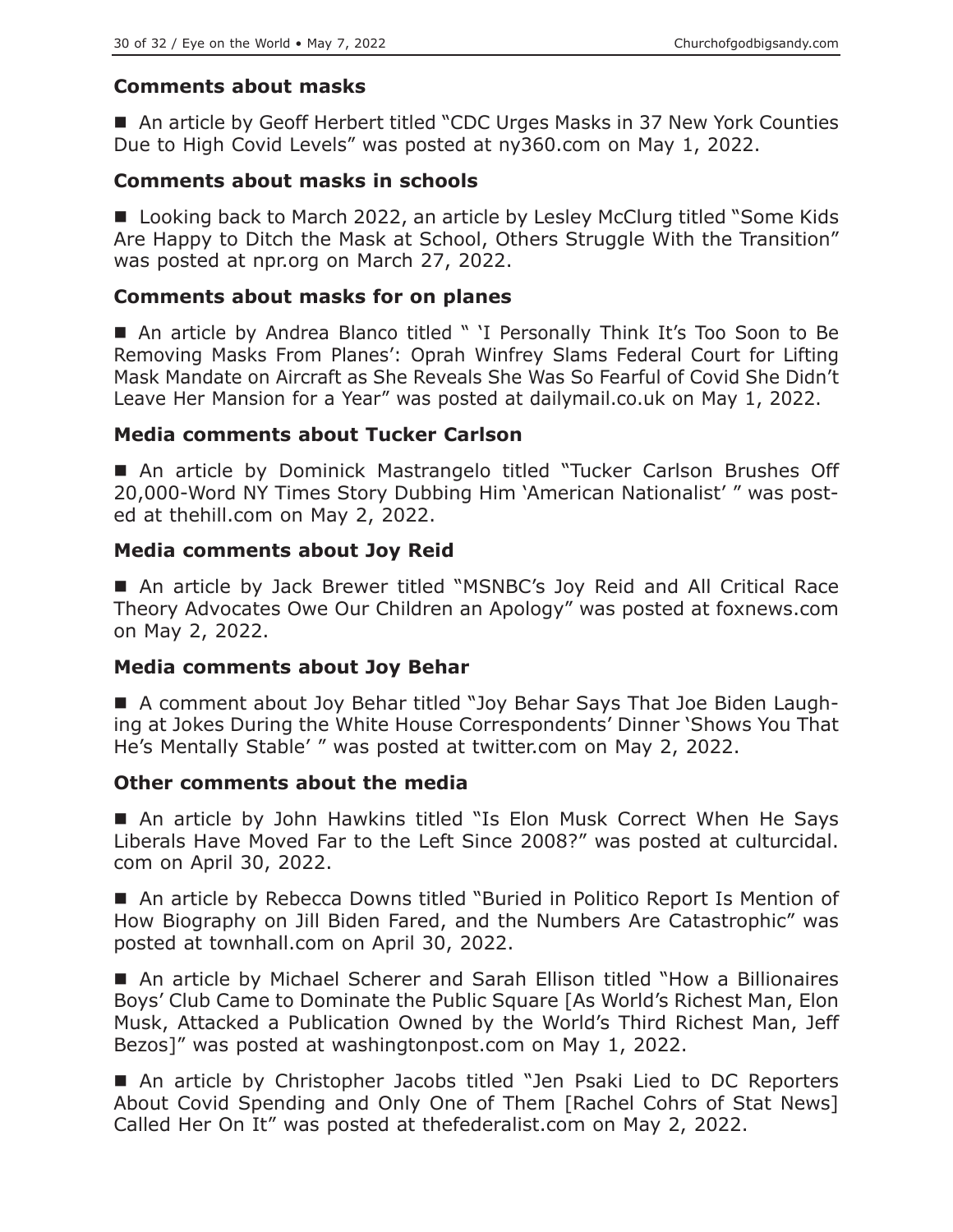■ An article by Ken Meyer titled "NBC News Reveals Plagiarism Scandal; Discloses 11 Articles Were Improperly Sourced" was posted at mediaite.com on May 2, 2022.

#### **Democrats worried about Kamala Harris**

■ An article by Pam Key titled "CNN's Van Jones: Biden Has 'No Heir Apparent'— Kamala's Numbers Not Strong" was posted at breitbart.com on April 29, 2022.

#### **Biden's mental capacity**

■ An article by C. Douglas Golden titled "White House Tries to Fix Latest Biden Gaffe, Official Transcript Still Looks Like a Jumble of Nonsense" was posted at westernjournal.com on April 30, 2022.

■ An article by Natasha Anderson titled " 'We Are Here Until Victory Is Done': House Speaker Nancy Pelosi Drops in on Zelensky in War-Ravaged Ukraine as She Leads Democratic Delegation for Surprise Visit to Kyiv Before Heading to Poland" was posted at dailymail.co.uk on May 1, 2022.

■ An article by Elizabeth Elkind titled "Pelosi Meets Polish President Duda to Call Him a 'Valued Partner' as She Prepares to Return to DC to Untangle Biden's \$33 Billion Ukraine Funding Request" was posted at dailymail.co.uk on May 2, 2022.

■ An article by Stephen M. Lepore titled "First Lady Jill Biden Will Meet U.S. Troops in Romania Before Spending Mother's Day With Ukrainian Moms and Their Children in Slovakia During Five-Day Trip" was posted at dailymail.co.uk on May 2, 2022.

■ An article by Matt Palumbo titled "Biden Seemingly Unaware He Was Ever a Senator in Latest Gaffe" was posted at bongino.com on May 3, 2022.

#### **Biden and Harris supporters and detractors**

 An article by Wendell Husebo titled "7 Times Joe Biden Deflected, Denied Involvement in Corrupt Family Business" was posted at breitbart.com on April 28, 2022.

■ An article by Staff titled "Pelosi on Monday [April 25]: 'America Has Seen the Fastest Economic Growth in Almost 40 Years'—[First Quarter] GDP on Thursday: Minus 1.4%" was posted at cnsnews.com on April 28, 2022.

■ An article by Spencer Brown titled "[Alejandro] Mayorkas Calls Domestic Terrorism Greatest Threat, But Can't Cite an Example" was posted at townhall. com on April 29, 2022.

■ An article by Pam Key titled "Stacey Abrams: 'Biden Is a Popular Figure Not by Number, but by Intention' " was posted at breitbart.com on April 29, 2022.

 An article by Rich Calder and Griffin Kelly titled "The Suite Life: Debt-Ridden De Blasio [Reportedly \$2.5 Million in Debt] Spending Thousands to Live Large at Brooklyn Hotel" was posted at nypost.com on April 30, 2022.

■ An article by Marvin Folkersma titled "The Three Slogans of Liberalism [Are Diversity, Inclusion and Equity]" was posted at townhall.com on May 1, 2022.